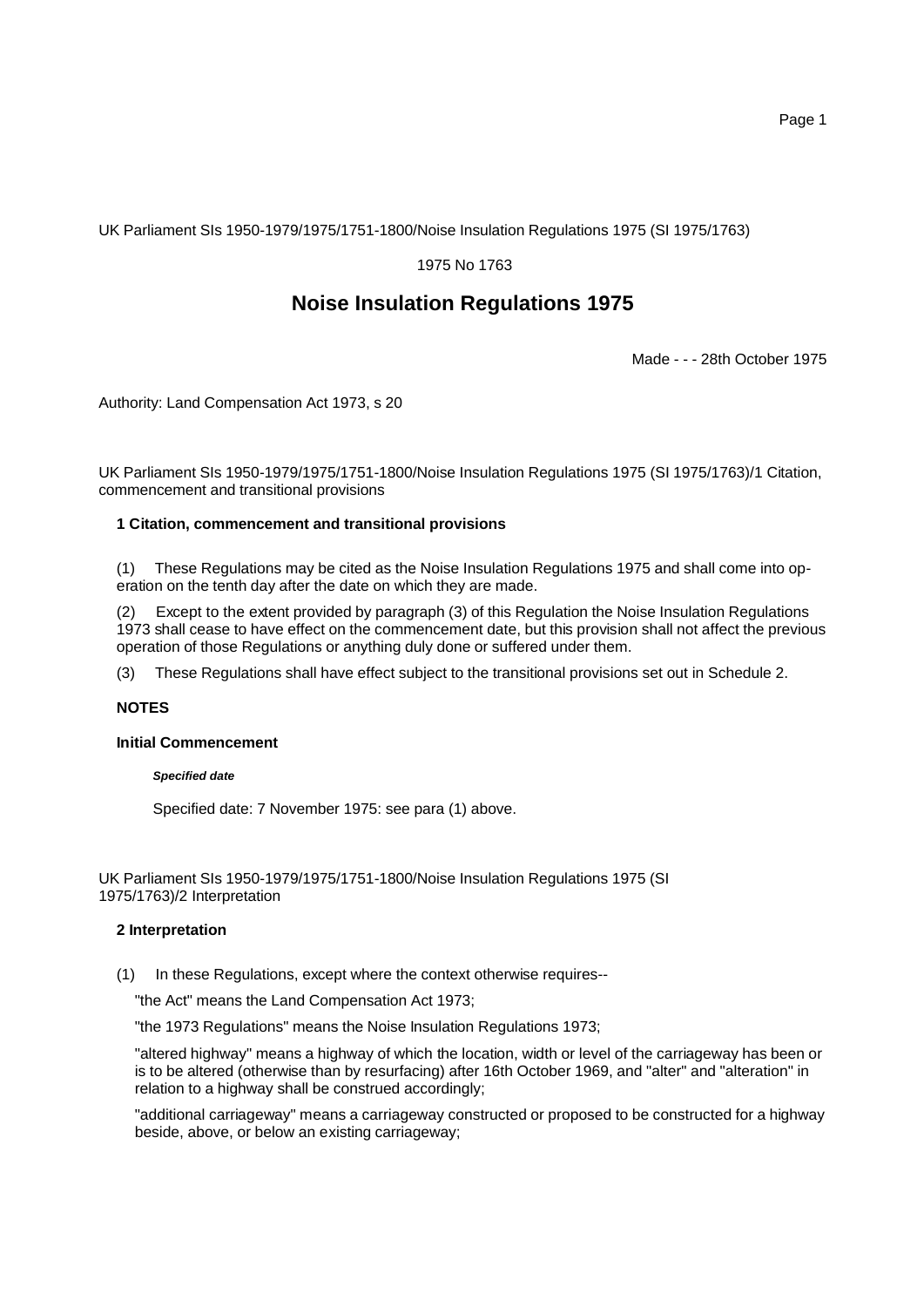"the appropriate highway authority", in relation to a highway or the carriageway of a highway, means the highway authority who constructed, or propose to construct a highway or additional carriageway, or who altered or proposed to alter a highway;

"building" includes part of a building;

"claimant" means a person who accepts an offer made under Regulation 8;

"the commencement date" means the date of coming into operation of these Regulations;

"dB(A)" is a measure of sound pressure level ("A" weighting) in decibels indicated by measuring equipment which complies with the British Standard Specification for a precision sound level meter published on 14th September 1967 under number BS 4197: 1967;

"eligible building" has the meaning assigned to it in Regulation 7;

"eligible room" means a living room or a bedroom having a qualifying door or qualifying window in an eligible building;

"facade" means a side of a building;

"highway" includes part of a highway and means a highway or part of a highway maintainable at the public expense as defined in section [329(1) of the Highways Act 1980];

"insulation work" means work carried out to insulate a building against noise and to provide for ventilation and solar control;

"L 10" is the sound level in dB(A) which is exceeded for one-tenth of a period of one hour;

"L 10 (18-hour)" is the arithmetic mean of all the levels of L 10 during a period from 0600 to 2400 hours on a normal working day;

"prevailing noise level" means the level of noise, expressed as a level of L 10 (18-hour), one metre in front of the most exposed of any windows and doors in a facade of a building caused by traffic using any highway immediately before works for the construction of a highway or additional carriageway, or for the alteration of a highway, as the case may be, were begun;

"qualifying door" and "qualifying window" have the meanings assigned to them respectively in Part I of Schedule 1;

"relevant date" means the date on which a highway or additional carriageway was first open to public traffic or, in the case of an altered highway, the date on which it was first open to public traffic after completion of the alteration;

"relevant noise level" means the level of noise, expressed as a level of L 10 (18-hour), one metre in front of the most exposed of any windows and doors in a facade of a building caused or expected to be caused by traffic using or expected to use any highway;

"the relevant specifications" means the items in Part I of Schedule 1, such of the items in Part II of that Schedule as may be approved by the appropriate highway authority and such of the specifications set out in Part III of that Schedule as are applicable in the circumstances of the case;

"specified level" means a noise level of L 10 (18-hour) of 68dB(A).

(2) A Regulation or Schedule referred to only by number in these Regulations means the Regulation or Schedule so numbered in these Regulations.

(3) The Interpretation Act 1889 applies for the interpretation of these Regulations as it applies for the interpretation of an Act of Parliament.

# **NOTES**

### **Initial Commencement**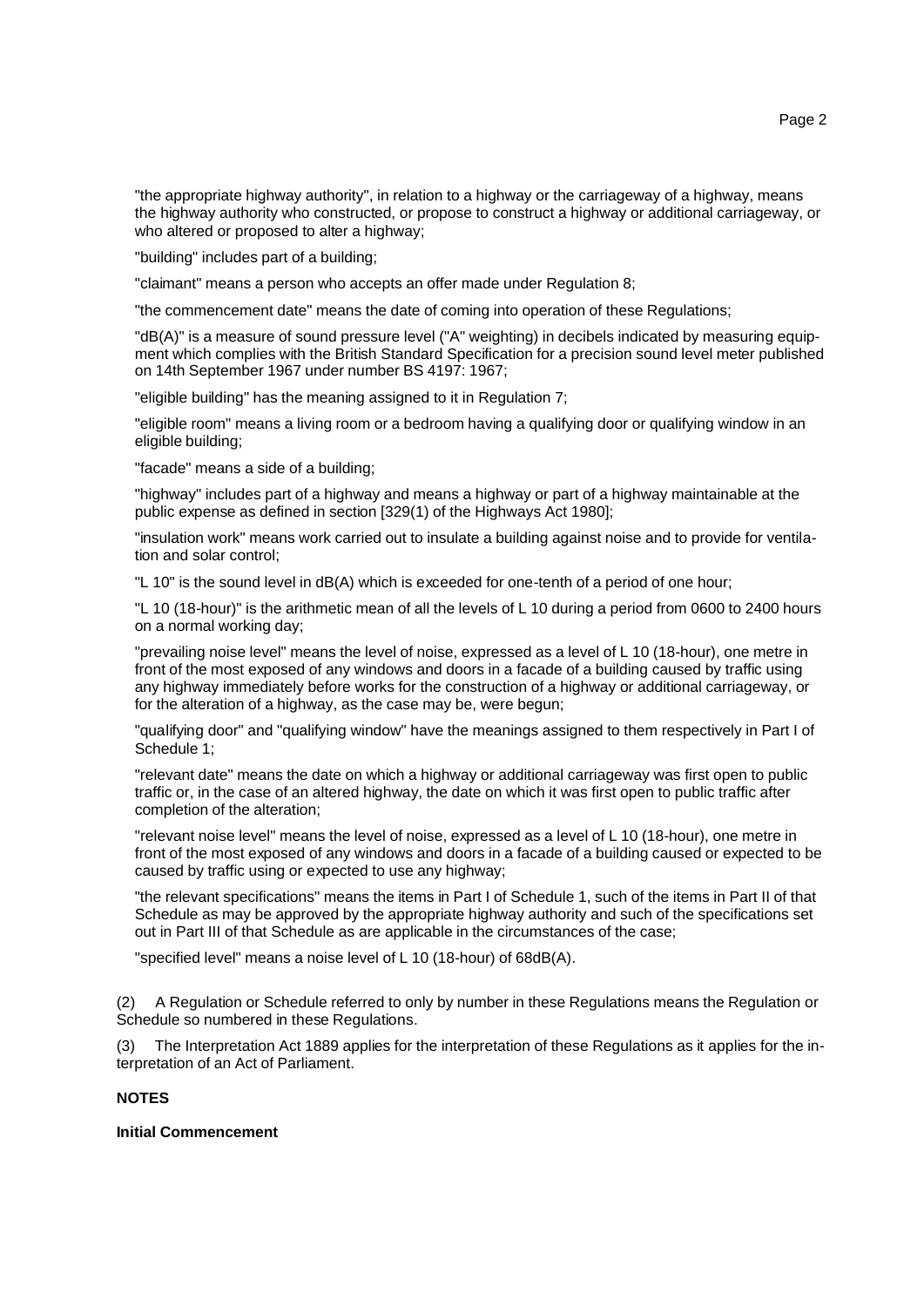Specified date: 7 November 1975: see reg 1(1).

# **Amendment**

Para (1): in definition "highway" words in square brackets substituted by SI 1988/2000, reg 2(1).

UK Parliament SIs 1950-1979/1975/1751-1800/Noise Insulation Regulations 1975 (SI 1975/1763)/3 Duty to carry out insulation work or to make grants

# **3 Duty to carry out insulation work or to make grants**

(1) Subject to and in accordance with the provisions of these Regulations, where the use of a highway to which this Regulation applies causes or is expected to cause noise at a level not less than the specified level, the appropriate highway authority shall carry out or make a grant in respect of the cost of carrying out insulation work in or to an eligible building.

(2) For the purpose of this and the next following Regulation the use of a highway causes or is expected to cause noise at a level not less than the specified level if--

(a) the relevant noise level is greater by at least 1dB(A) than the prevailing noise level and is not less than the specified level, and

(b) noise caused or expected to be caused by traffic using or expected to use that highway makes an effective contribution to the relevant noise level of at least 1dB(A).

(3) This Regulation applies to--

- (a) a highway, and
- (b) a highway for which an additional carriageway has been or is to be constructed,

if the highway or additional carriageway was or will be first open to public traffic after 16th October 1972.

# **NOTES**

# **Initial Commencement**

#### *Specified date*

Specified date: 7 November 1975: see reg 1(1).

UK Parliament SIs 1950-1979/1975/1751-1800/Noise Insulation Regulations 1975 (SI 1975/1763)/4 Power to carry out insulation work or to make grants

# **4 Power to carry out insulation work or to make grants**

(1) Subject to and in accordance with the provisions of these Regulations, where the use of a highway to which this paragraph applies causes or is expected to cause noise at a level not less than the specified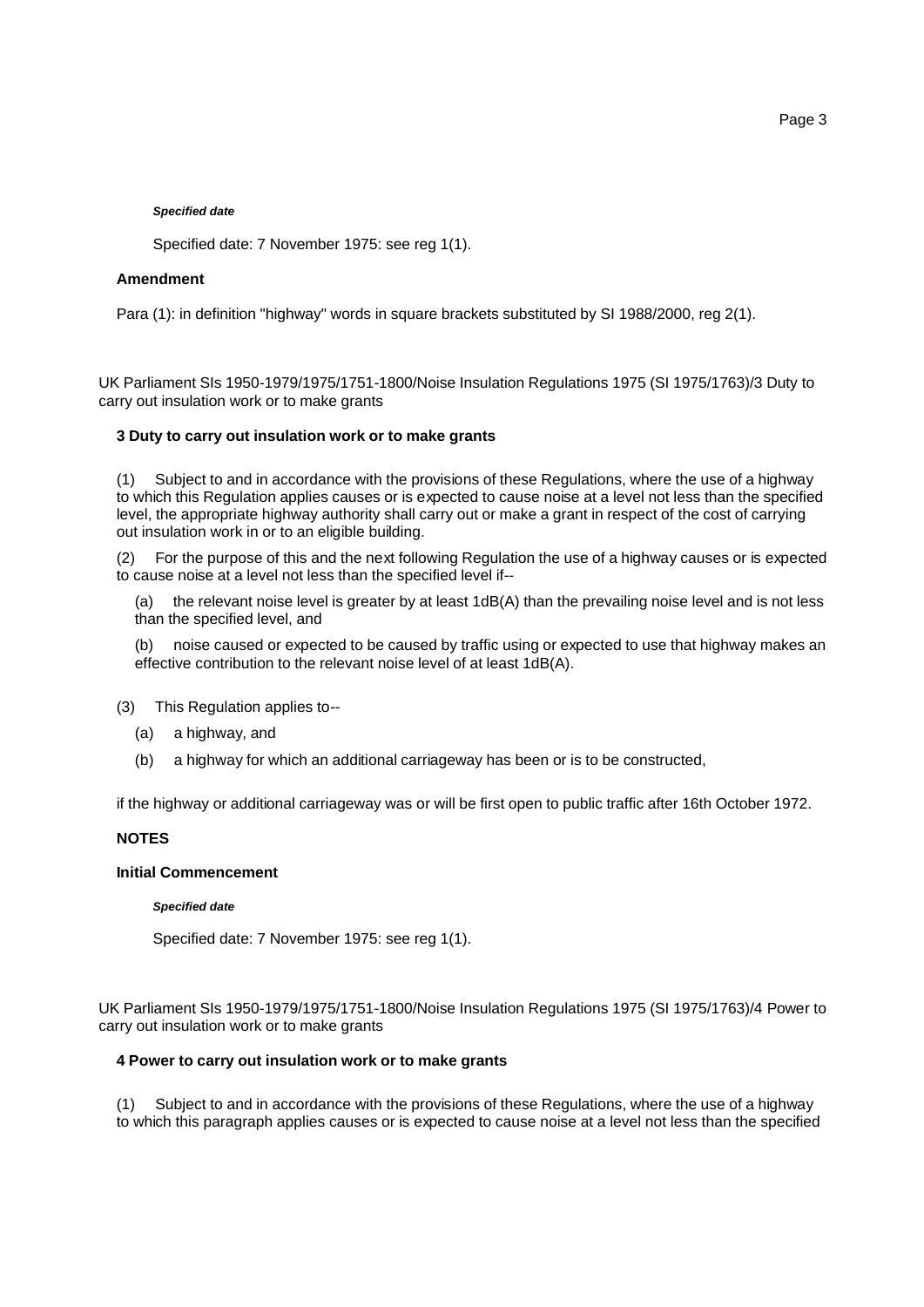level the appropriate highway authority may carry out or make a grant in respect of the cost of carrying out insulation work in or to an eligible building.

(2) Paragraph (1) of this Regulation applies to--

- (a) a highway, and
- (b) a highway for which an additional carriageway has been or is to be constructed,

if the highway or additional carriageway was first open to public traffic after 16th October 1969 and before 17th October 1972;

(c) an altered highway, and

(d) a highway to which Regulation 3 applies before any duty under Regulation 8 has arisen in respect thereof.

Where a highway becomes a highway maintainable at the public expense as defined in section [329(1) of the Highways Act 1980] within three years after the relevant date the highway authority for the highway may carry out or make a grant in respect of the cost of carrying out insulation work in or to an eligible building if a duty under Regulation 3, or a power under Regulation 4(1), to do so would have arisen had the highway been a highway so maintainable at the relevant date and had the construction of the highway or an additional carriageway therefor, or the alteration thereof, as the case may be, been carried out by a highway authority.

(4) Where the appropriate highway authority are required by Regulation 3 or empowered by paragraph (1) or (3) of this Regulation to carry out or make a grant in respect of the cost of carrying out insulation work in or to an eligible building, they may also carry out or make a grant in respect of the cost of carrying out insulation work in or to an eligible building in respect of which no duty under Regulation 3 or power under Regulation 4(1) or 4(3) has arisen, if the facades of both buildings are contiguous or form part of a series of contiguous facades.

(5) The provisions of these Regulations shall, so far as applicable, apply to the carrying out of insulation work or the making of grants under this Regulation subject to any necessary adaptations or modifications, as if the authority were acting in execution of a duty arising under Regulation 3 save that Regulation 6 shall not apply so as to require the preparation of any map or list or to require any map or list which is prepared--

(a) to identify any building other than a building in respect of which an offer pursuant to Regulation 8 is to be made, or

(b) to be prepared before any date.

#### **NOTES**

### **Initial Commencement**

#### *Specified date*

Specified date: 7 November 1975: see reg 1(1).

### **Amendment**

Para (3): words in square brackets substituted by SI 1988/2000, reg 2(2).

UK Parliament SIs 1950-1979/1975/1751-1800/Noise Insulation Regulations 1975 (SI 1975/1763)/5 Insulation of buildings against construction noise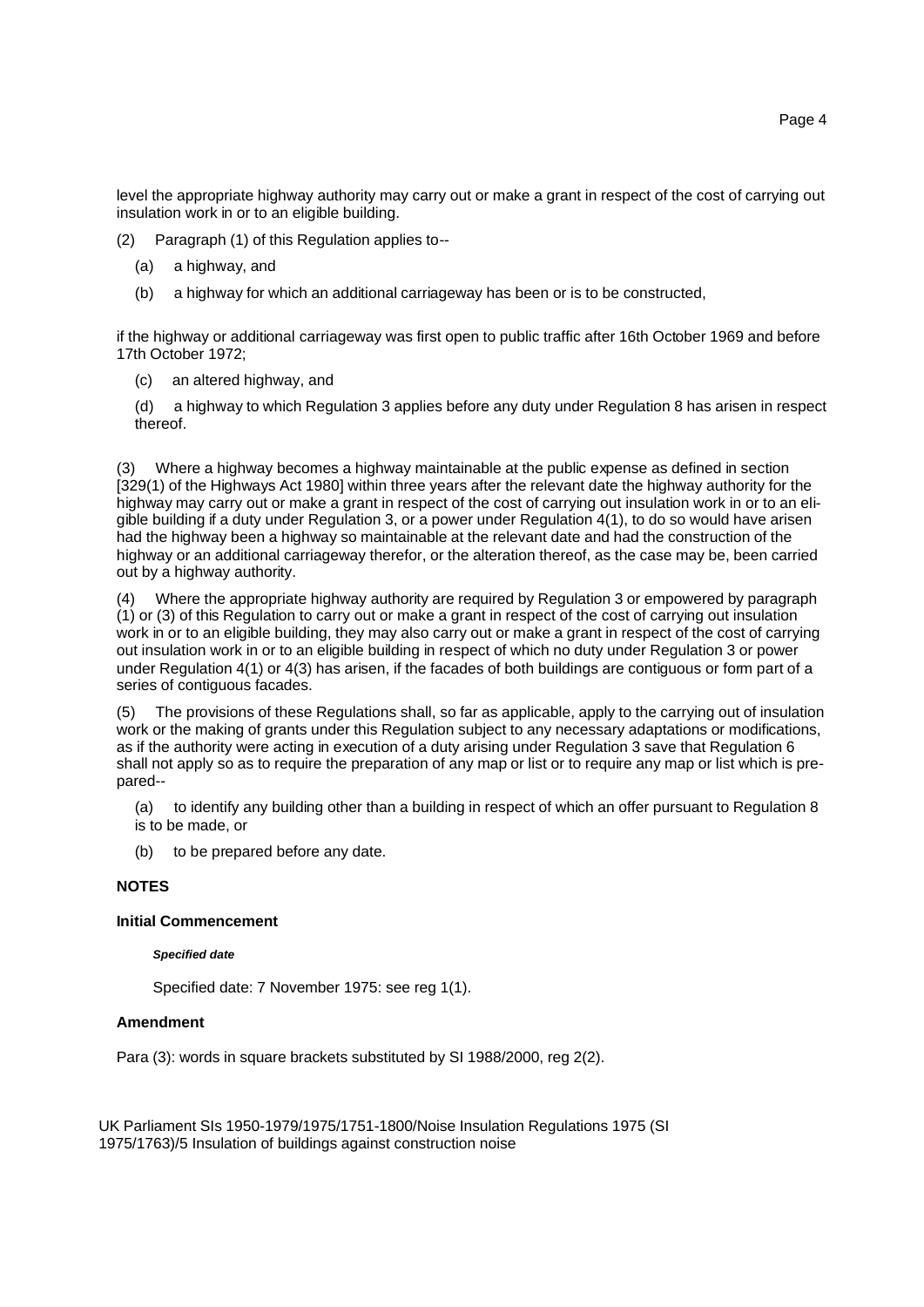### **5 Insulation of buildings against construction noise**

(1) Subject to and in accordance with the provisions of these Regulations, where works for the construction of a highway or additional carriageway or the alteration of a highway cause or are expected to cause noise at a level which, in the opinion of the appropriate highway authority, seriously affects or will seriously affect for a substantial period of time the enjoyment of an eligible building adjacent to the site on which the works are being or are to be carried out but in respect of which building no duty under Regulation 3 or power under Regulation 4(1) has arisen, the appropriate highway authority may carry out or make a grant in respect of the cost of carrying out insulation work in or to the building.

(2) The provisions of these Regulations shall, so far as applicable, apply to the carrying out of insulation work or the making of grants under this Regulation, subject to any necessary adaptations and modifications, save that--

(a) an offer under Regulation 8 shall not be accepted after the expiration of two months after the date thereof or of such longer period as the appropriate highway authority may by extension at any time allow; and

(b) Regulation 8(4) shall not apply so as to limit the period within which any person may accept such an offer.

### **NOTES**

#### **Initial Commencement**

#### *Specified date*

Specified date: 7 November 1975: see reg 1(1).

UK Parliament SIs 1950-1979/1975/1751-1800/Noise Insulation Regulations 1975 (SI 1975/1763)/6 Ascertainment of level of noise

### **6 Ascertainment of level of noise**

(1) For the purpose of determining whether a duty under Regulation 3 or a power under Regulation 4, as the case may be, has arisen with respect to an eligible building, the prevailing noise level, the relevant noise level and the effective contribution to the relevant noise level made by noise caused or expected to be caused by traffic using or expected to use a highway shall be ascertained in accordance with the [provisions of regulation 15].

(2) The appropriate highway authority for a highway to which Regulation 3 applies shall ascertain every eligible building in respect of which a duty under that Regulation has arisen and shall prepare a map or list, or both, identifying every such building.

(3) Any such map or list shall be deposited at the office of the appropriate highway authority or their agent nearest to the buildings identified therein and made available for public inspection during the hours when the office is open, not later than six months after the relevant date or, if the relevant date was before the commencement date, not later than six months after that date.

# **NOTES**

#### **Initial Commencement**

*Specified date*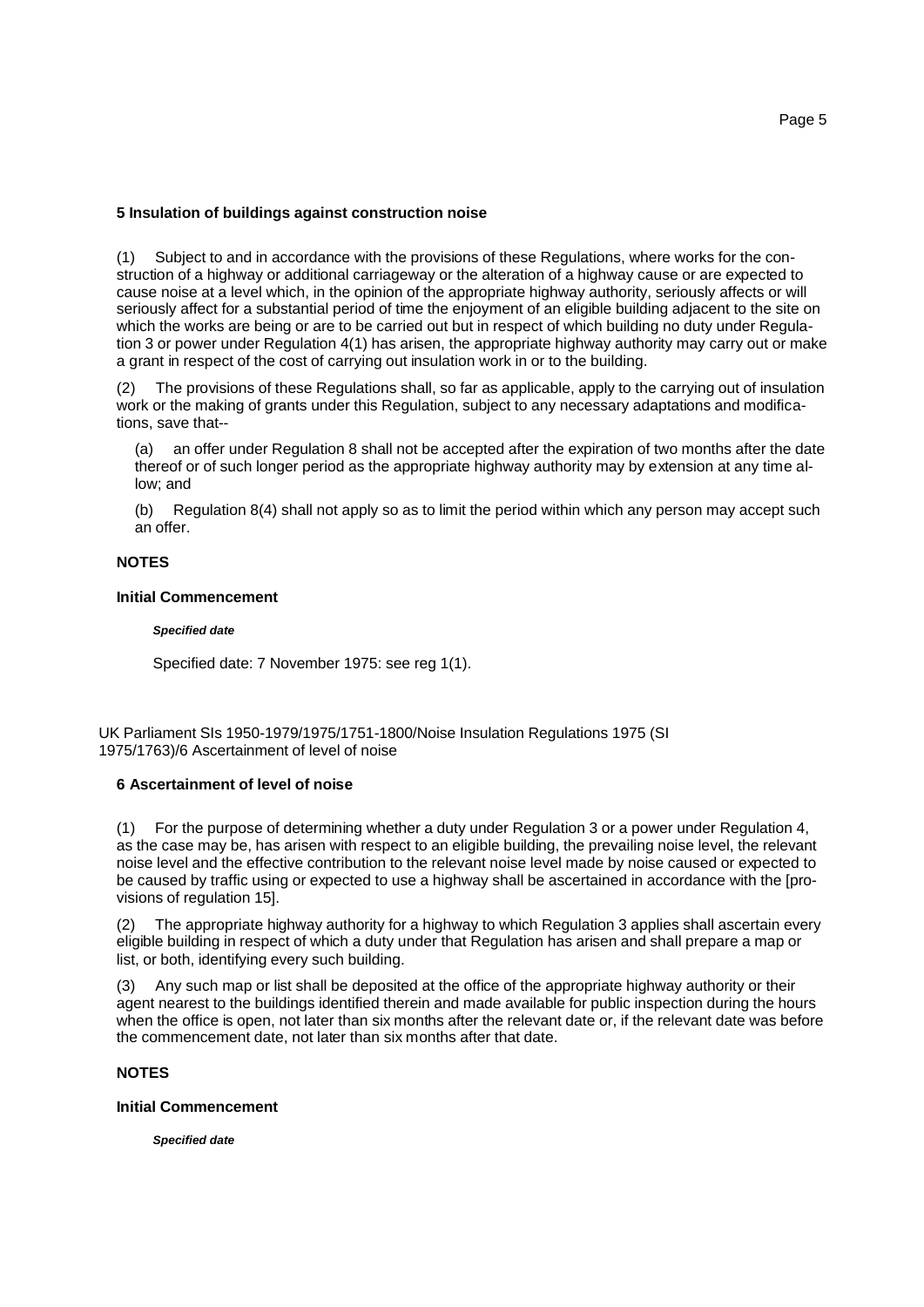Specified date: 7 November 1975: see reg 1(1).

### **Amendment**

Para (1): words in square brackets substituted by SI 1988/2000, reg 2(3).

UK Parliament SIs 1950-1979/1975/1751-1800/Noise Insulation Regulations 1975 (SI 1975/1763)/7 Buildings to which these Regulations apply

# **7 Buildings to which these Regulations apply**

(1) Subject to the provisions of this Regulation, the classes of buildings in respect of which a duty or power is to arise under these Regulations are--

- (a) dwellings, and
- (b) other buildings used for residential purposes,

which will be not more than 300 metres from the nearest point on the carriageway of the highway after the construction of that highway or of an additional carriageway therefor or the alteration thereof, as the case may be, and the expression "eligible building" in these Regulations means a building falling within either of those classes.

(2) The following shall not be eligible buildings--

(a) any building in respect of which a compulsory purchase order is in force, or in respect of which a compulsory purchase order has been submitted for confirmation to, or prepared in draft by, a Minister and in respect of which a notice has been published under [section 11 of the Acquisition of Land Act 1981 or, as the case may be, paragraph 2 of Schedule 1 to that Act] or under any corresponding enactment applicable thereto, unless the order has been withdrawn or a decision has been taken not to confirm or make the order, as the case may be;

(b) any building liable to be acquired compulsorily under any local or private Act of Parliament or under an order, rule, regulation, byelaw or scheme made under an Act of Parliament;

- [(*c*) any building which is subject to--
	- (i) a demolition order under Part IX of the Housing Act 1985,
	- (ii) a closing order under Part IX of that Act,
	- (iii) a closing order under section 368(4) of that Act,
	- (iv) an undertaking accepted under section 264(4) of that Act, or
	- (v) an undertaking accepted under section 368(2) of that Act;]

(d) any building within an area declared to be a clearance area by a resolution under section [289 of the Housing Act 1985];

(e) any building which was first occupied after the relevant date;

(f) any part of a building in respect of which part a grant has been paid or is payable in respect of the carrying out of insulation work under any enactment other than the Act or any instrument made under any such enactment.

### **NOTES**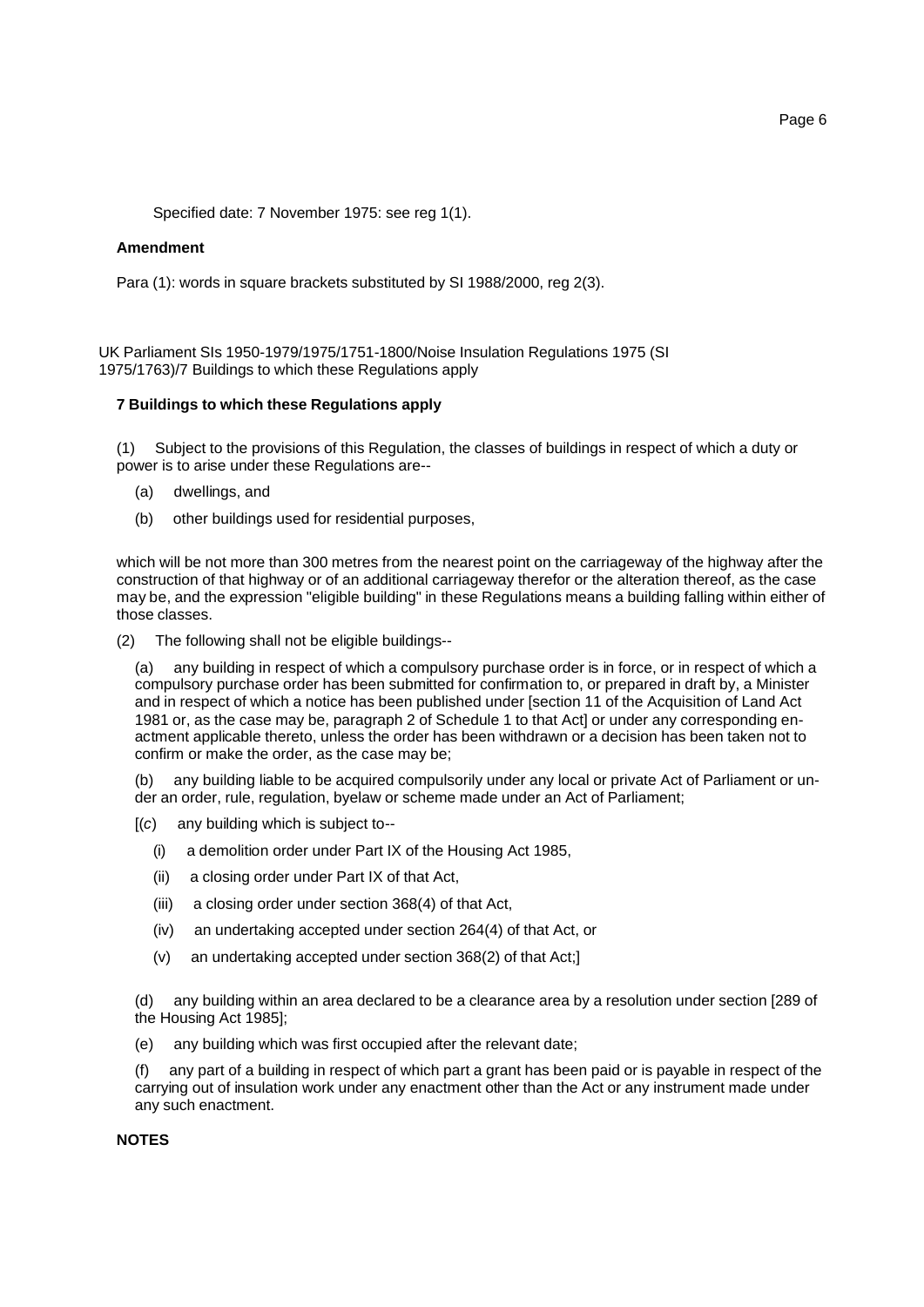### **Initial Commencement**

#### *Specified date*

Specified date: 7 November 1975: see reg 1(1).

# **Amendment**

Para (2): words in square brackets substituted by SI 1988/2000, art 2(4).

UK Parliament SIs 1950-1979/1975/1751-1800/Noise Insulation Regulations 1975 (SI 1975/1763)/8 Offer and acceptance of insulation work or grant

### **8 Offer and acceptance of insulation work or grant**

(1) As soon as a highway authority have deposited a map or list pursuant to Regulation 6 the authority shall make an offer in writing in accordance with the provisions of paragraphs (2) and (3) of this Regulation.

(2) An offer shall be made in respect of every eligible building identified on the map or in the list to either--

(a) the person who is the occupier of, or if the building is unoccupied, is entitled to occupy, the building; or

- (b) the immediate landlord or licensor of that person, if any.
- (3) The offer shall--
	- (a) identify the building to which it relates;

(b) offer to carry out or make a grant in respect of the cost of carrying out insulation work in or to every eligible room in the building;

(c) describe the work required to be carried out for this purpose;

(d) where the offer is made to the person mentioned in paragraph 2(*a*) of this Regulation, require that person, if he is not the owner of the building, to notify his immediate landlord or licensor of the terms of the offer;

(e) where the offer is made to the person mentioned in paragraph 2(*b*) of this Regulation, require that person to notify the person who is the occupier of, or if the building is unoccupied, is entitled to occupy, the building of the terms of the offer;

- (f) set out the conditions in Regulation 10, subject to which the offer is made; and
- (g) set out the restrictions on acceptance of the offer in paragraphs (4) and (7) of this Regulation.

(4) Subject to paragraphs (7) and (8) of this Regulation, an offer may be accepted by the person to whom it was made or his successor and, if it has not been so accepted, it may after the expiration of three months after the date thereof be accepted by any other person to whom it has or could have been notified pursuant to this Regulation and in that event it shall not thereafter be capable of being accepted by the person to whom it was made or his successor.

(5) An acceptance of an offer under this Regulation shall be in writing and may be an acceptance--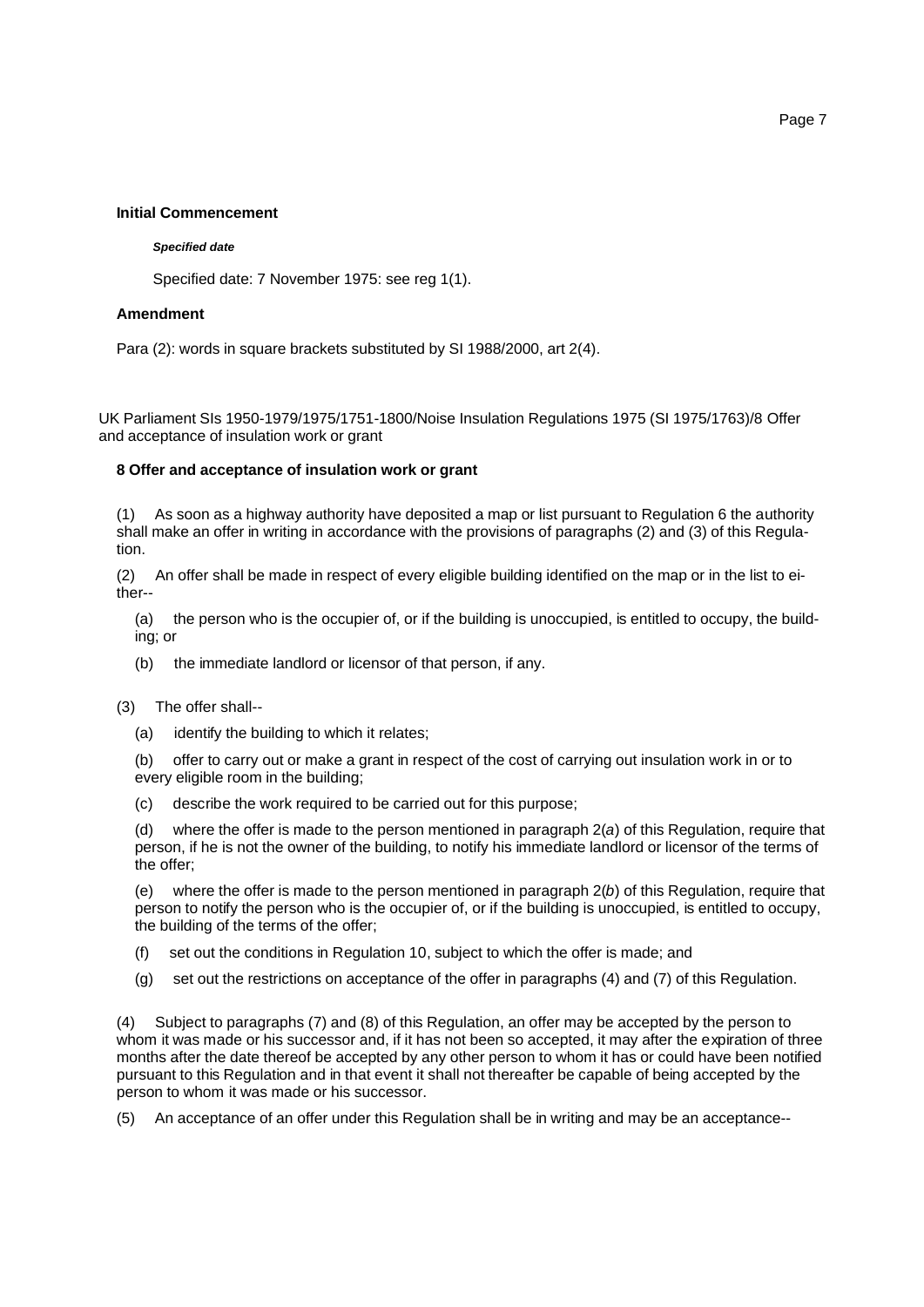(a) of the offer to carry out insulation work in or to some one or more or all of the rooms in respect of which the offer was made, and

(b) of the offer of a grant in respect of the cost of carrying out such work in or to some one or more of the other rooms or all of the rooms in respect of which the offer was made,

but no offer of a grant shall be accepted in respect of any room if an offer to carry out insulation work has been accepted in respect thereof.

(6) An acceptance of an offer under this Regulation shall claim the benefit of the offer and shall contain the following--

- (a) the name and address of the claimant;
- (b) particulars identifying the eligible building;

(c) a statement of the capacity (whether as occupier, person entitled to occupy, landlord or licensor) in which the claimant accepts the offer;

(d) if he is required to notify any person pursuant to paragraph 3(*d*) or (*e*) of this Regulation of the terms of the offer, a statement that he has so notified that person, and whether or not that person consents to the carrying out of insulation work;

- (e) particulars of the rooms (if any) in respect of which he accepts the offered work; and
- (f) particulars of the rooms (if any) in respect of which he accepts the offered grant.

(7) No offer shall be accepted except during one of the following periods--

- (a) six months after the date thereof, or
- (b) twelve months after the relevant date:

Provided that the appropriate highway authority may extend the time limited by this paragraph, whether before or after the expiration thereof.

(8) Where insulation work has been carried out in or to an eligible building and completed in accordance with the relevant specifications before an offer is made, an offer under paragraph (2) of this Regulation shall be deemed to be an offer of a grant only, and may be accepted only by the person who incurred the cost of the work.

# **NOTES**

### **Initial Commencement**

#### *Specified date*

Specified date: 7 November 1975: see reg 1(1).

UK Parliament SIs 1950-1979/1975/1751-1800/Noise Insulation Regulations 1975 (SI 1975/1763)/9 Nature and extent of work to be undertaken

### **9 Nature and extent of work to be undertaken**

(1) Insulation work carried out pursuant to these Regulations shall be in accordance with the relevant specifications.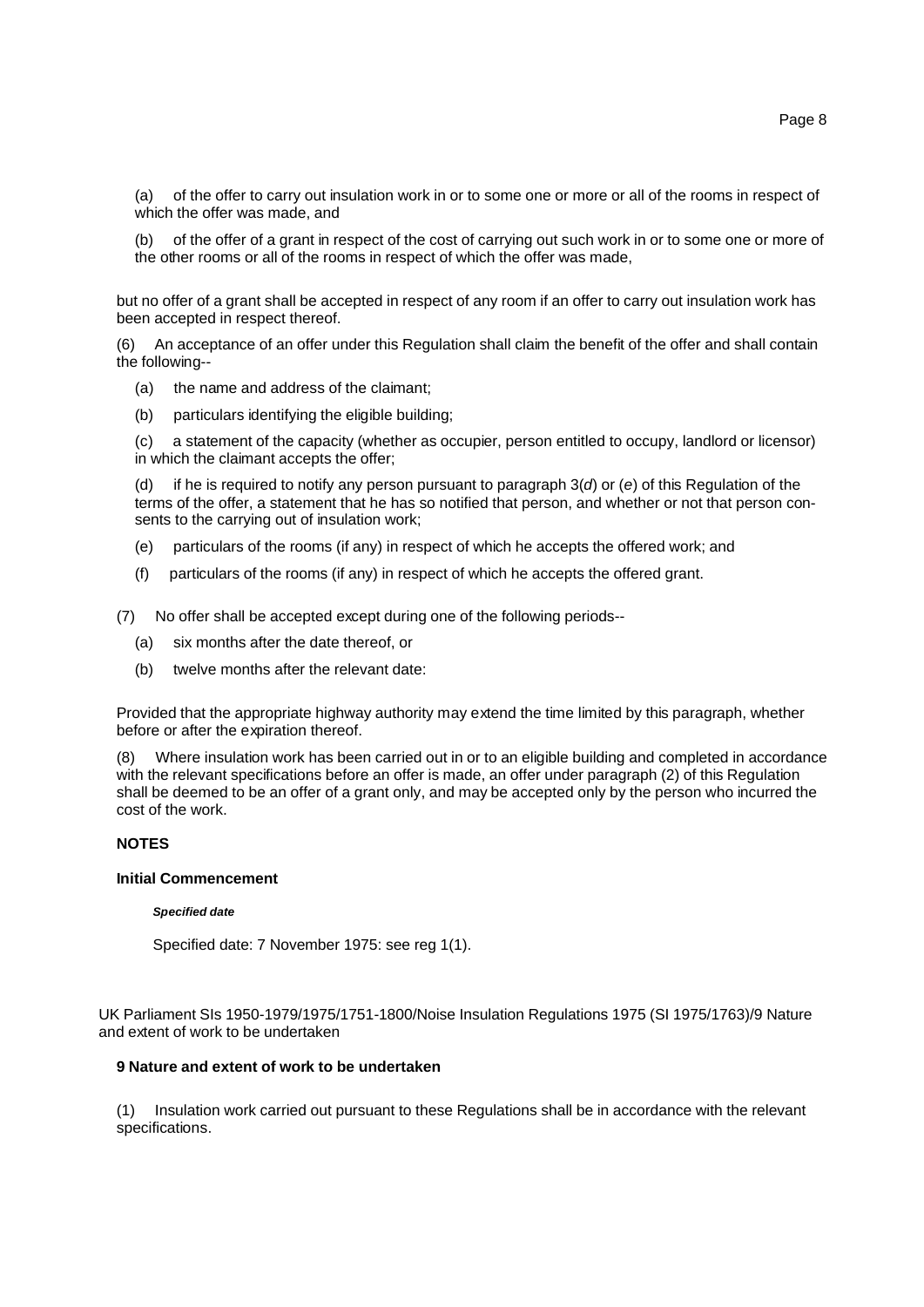(2) Notwithstanding anything in these Regulations there shall not be carried out, nor shall a grant be made in respect of the cost of carrying out, insulation work in or to an eligible room in which there is installed any flueless combustion appliance other than a gas cooker, unless there will be in that room, after completion of the insulation work in or to that room in accordance with the relevant specifications, an uninsulated window capable of being opened.

Nothing in these Regulations shall require an authority to carry out work or to make a grant in respect of the carrying out of work required--

(a) to remedy a defect in a building, or

(b) to maintain or repair any equipment or apparatus installed in or on any building pursuant to these Regulations.

# **NOTES**

#### **Initial Commencement**

#### *Specified date*

Specified date: 7 November 1975: see reg 1(1).

UK Parliament SIs 1950-1979/1975/1751-1800/Noise Insulation Regulations 1975 (SI 1975/1763)/10 Conditions for carrying out of insulation work or making of grants

### **10 Conditions for carrying out of insulation work or making of grants**

(1) The carrying out of insulation work and the making of grants shall be dependent upon compliance with the following conditions--

- (a) the claimant shall have complied with paragraphs (4) to (7) of Regulation 8;
- (b) a claimant who accepts an offer to carry out insulation work shall--

(i) if he is the occupier of or entitled to occupy the building, afford to the appropriate highway authority or their agent such access to the building as they may reasonably require for the purpose of carrying out and of inspecting the work to ascertain whether it complies with the relevant specifications, or

(ii) if he is not the occupier of nor entitled to occupy the building, procure the occupier or person entitled to occupy the building to afford them such access;

(c) a claimant who accepts an offer to make a grant in respect of the cost of insulation work shall carry out the work in accordance with the relevant specifications and complete it before the expiration of twelve months from the date of acceptance and--

if he is the occupier of or entitled to occupy the building, afford to the appropriate highway authority or their agent such access to the building as they may reasonably require for the purpose of inspecting the work to ascertain whether it complies with the relevant specifications, or

if he is not the occupier of nor entitled to occupy the building, procure the occupier or person entitled to occupy the building to afford them such access.

# **NOTES**

# **Initial Commencement**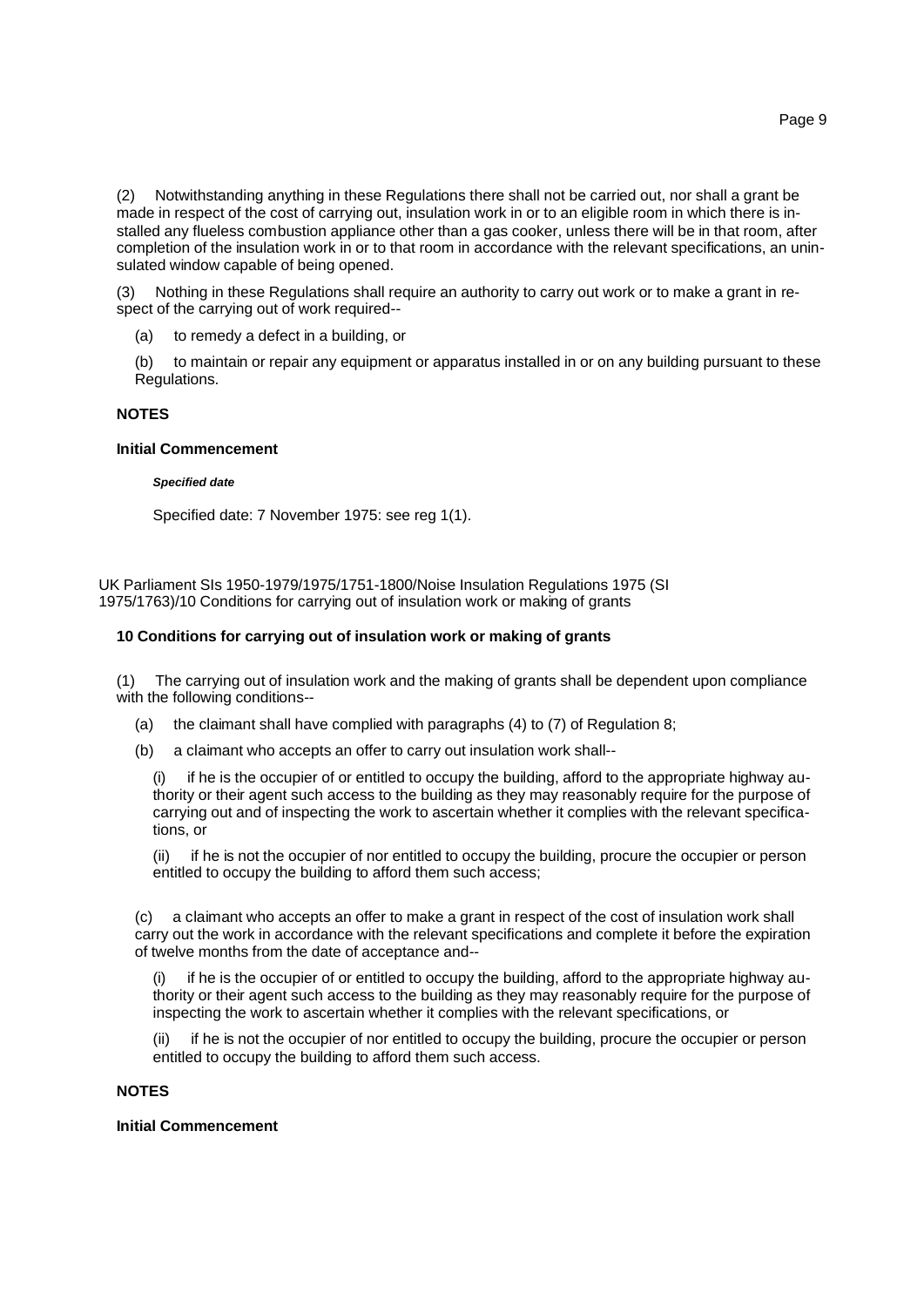### *Specified date*

Specified date: 7 November 1975: see reg 1(1).

UK Parliament SIs 1950-1979/1975/1751-1800/Noise Insulation Regulations 1975 (SI 1975/1763)/11 Amount of grant

# **11 Amount of grant**

The amount of grant shall be equal to the actual cost incurred by the claimant in carrying out in accordance with the relevant specifications the insulation work in respect of which the claimant has accepted an offered grant, or to the reasonable cost of carrying out that work in accordance with those specifications, whichever shall be the less.

# **NOTES**

### **Initial Commencement**

#### *Specified date*

Specified date: 7 November 1975: see reg 1(1).

UK Parliament SIs 1950-1979/1975/1751-1800/Noise Insulation Regulations 1975 (SI 1975/1763)/12 Consent to carrying out of insulation work

### **12 Consent to carrying out of insulation work**

Where an eligible building is subject to a tenancy and a claim to be entitled to the benefit of an offer is made by a landlord or tenant of the building, insulation work may be carried out notwithstanding that the consent of the other party to the tenancy is required and is withheld.

#### **NOTES**

### **Initial Commencement**

#### *Specified date*

Specified date: 7 November 1975: see reg 1(1).

UK Parliament SIs 1950-1979/1975/1751-1800/Noise Insulation Regulations 1975 (SI 1975/1763)/13 Reconsideration of buildings

# **13 Reconsideration of buildings**

(1) Where there is a highway to which Regulation 3 applies and no offer under Regulation 8(2) has been made in relation to an eligible building any of the persons specified in paragraph (2) of this Regulation who claims that a duty under Regulation 3 has arisen with respect to the building may apply in writing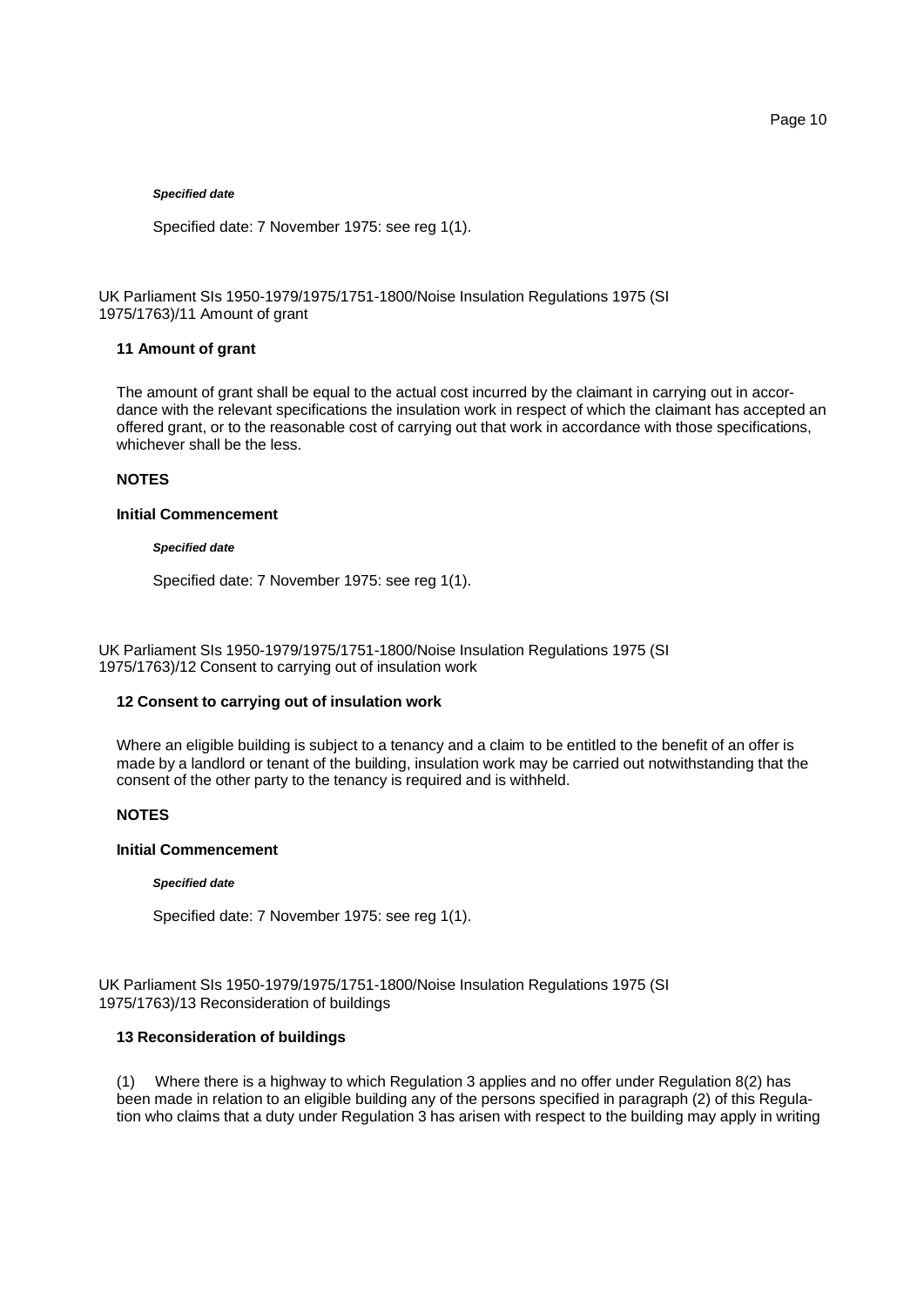to the appropriate highway authority, setting out the facts on which he relies, and may request the authority to make him an offer in accordance with the provisions of Regulation 8.

(2) An application under paragraph (1) of this Regulation may be made by--

(a) the person who is the occupier of, or if the building is unoccupied, is entitled to occupy, the building, or

(b) the immediate landlord or licensor of that person, if any.

(3) An application under paragraph (1) of this Regulation must be made within six months after either--

(a) the date of depositing for public inspection under Regulation 6(3) of the map or list, or both, prepared under Regulation 6(2), or

(b) the date six months after whichever is the later of the commencement date and the relevant date.

(4) Upon receipt of an application under this Regulation the appropriate highway authority shall review such calculations as have been made in relation to the building in accordance with Regulation 6, or shall make such calculations, and if they find that a duty under Regulation 3 has arisen with respect to the building they shall comply with the request but otherwise, subject to the provisions of paragraph 3(2) of Schedule 2, they shall refuse it.

(5) If they refuse the request, the authority shall furnish to the applicant a written statement of the reasons for their refusal.

(6) On the commencement of each period within which applications under paragraph (1) of this Regulation may be made the appropriate highway authority shall publish once in a local newspaper circulating in the area of the highway a notice setting out particulars of the right to make an application under that paragraph, including particulars of the time within which, and the authority to whom, such an application must be made.

# **NOTES**

### **Initial Commencement**

#### *Specified date*

Specified date: 7 November 1975: see reg 1(1).

UK Parliament SIs 1950-1979/1975/1751-1800/Noise Insulation Regulations 1975 (SI 1975/1763)/14 Local authorities as agents of highway authorities

### **14 Local authorities as agents of highway authorities**

(1) A local authority may, subject to and in accordance with the provisions of these Regulations, act as agent for the appropriate highway authority in the discharge and exercise of its duties and powers under these Regulations.

(2) The appropriate highway authority alone, and not the agent local authority, unless that authority is also acting as agent of the appropriate highway authority in the construction or alteration of the highway or carriageway in relation to which the functions are exercisable--

(a) shall determine the buildings in respect of which insulation work or a grant in respect of such work shall be offered, and

(b) shall consider and determine applications made under paragraph (1) of Regulation 13.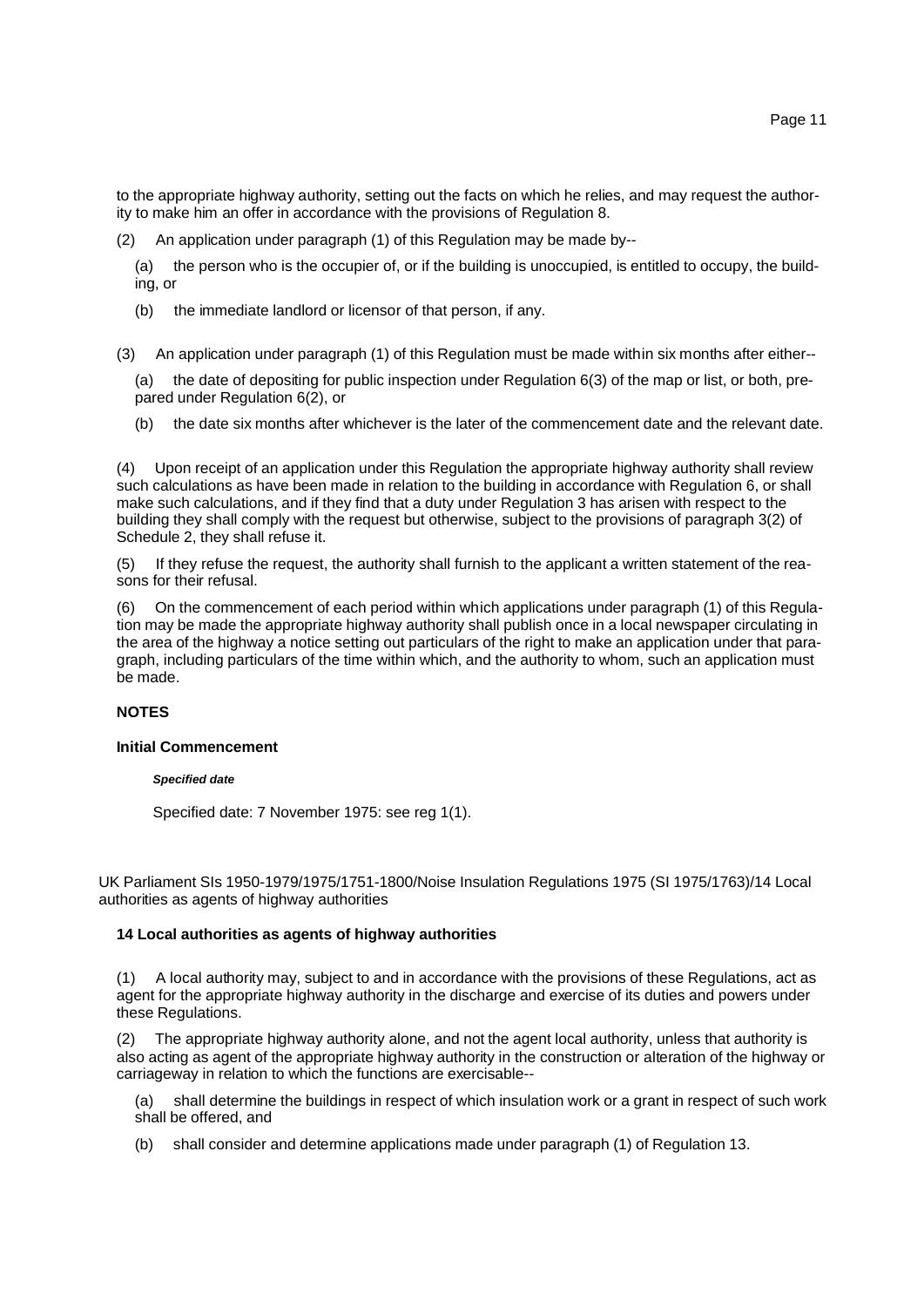(3) The appropriate highway authority shall reimburse to each local authority the amounts paid by them as agent under these Regulations.

(4) The appropriate highway authority shall pay to each local authority such sums as may be reasonable in respect of the services rendered to them by that authority under these Regulations.

(5) In this Regulation "local authority" means--

(a) elsewhere than in Greater London, the council of a county or a district within the meaning of the Local Government Act 1972;

(b) in Greater London, . . . , the council of a London borough and the Common Council of the City of London.

# **NOTES**

### **Initial Commencement**

### *Specified date*

Specified date: 7 November 1975: see reg 1(1).

# **Amendment**

Para (5): words omitted revoked by SI 1988/2000, art 2(5).

UK Parliament SIs 1950-1979/1975/1751-1800/Noise Insulation Regulations 1975 (SI 1975/1763)/[15]

# **[15]**

(1) Save as provided in paragraph (2) of this regulation, in relation to any offer made before 1st December 1988 by the appropriate highway authority in pursuance of any duty or power under regulation 3, 4 or 13 as provided in regulation 8:--

(a) if the relevant date relating to that offer fell on or before 1st December 1987 the matter shall be determined in accordance with the 1975 Code;

(b) if the relevant date relating to that offer falls after 1st December 1987 but before 1st December 1988 the matter shall be determined--

in the case of an offer made in pursuance of regulation 3 or 4, in accordance with the 1975 Code,

(ii) in the case of an offer made in pursuance of regulation 13, in accordance with the 1988 Code.

(2) In any case where before 1st December 1988 the appropriate highway authority in pursuance of any duty or power under regulation 3, 4 or 13 has made or makes an offer as provided in regulation 8 on the basis of the 1975 Code the matter shall be determined in accordance with the 1975 code.

In relation to any offer made on or after 1st December 1988 by the appropriate highway authority in pursuance of any duty or power under regulation 3, 4 or 13 as provided in regulation 8, the matter shall be determined in accordance with the 1988 code.

(4) In this regulation:--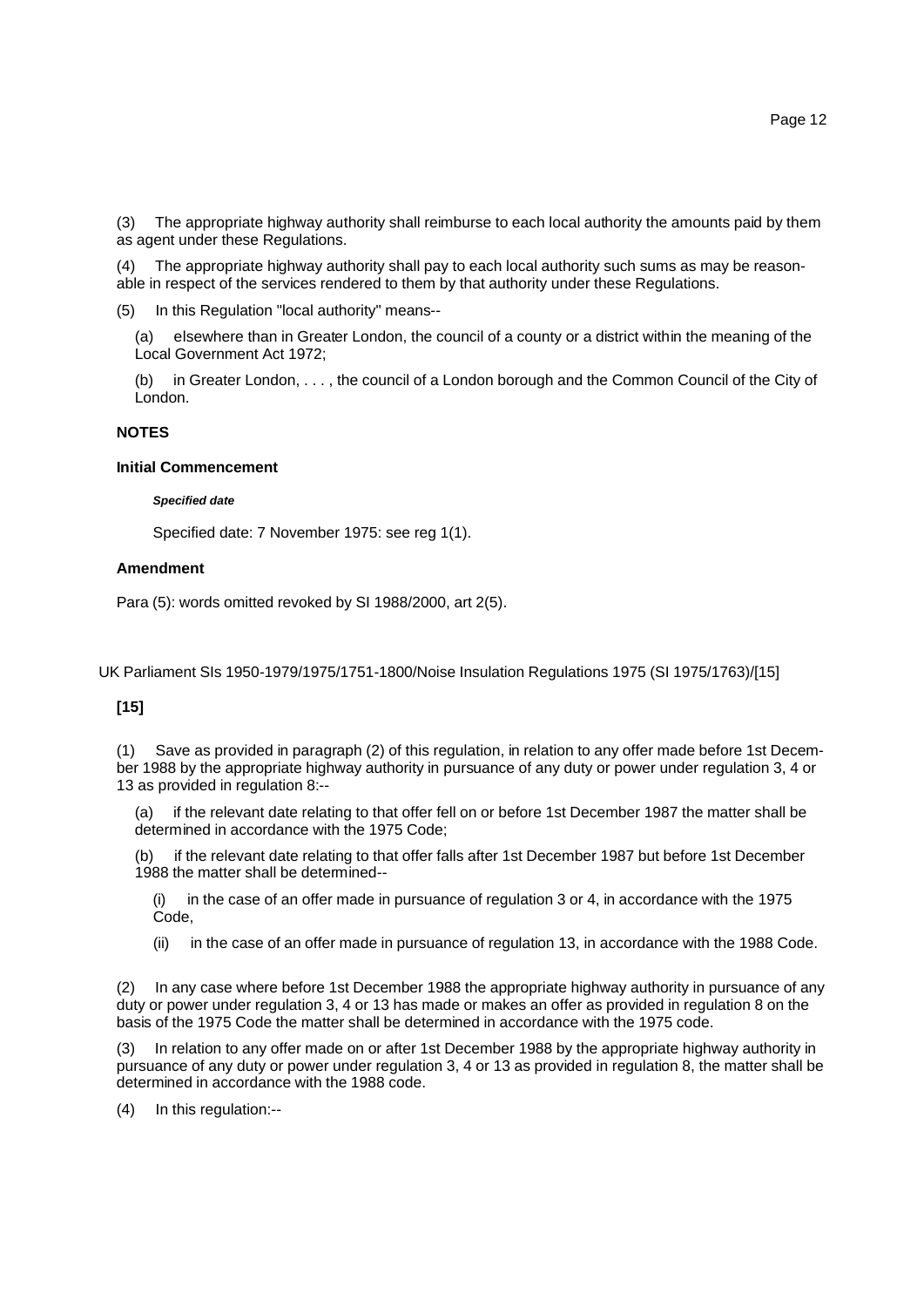"the 1975 code" means the advice and instruction contained in the technical memorandum entitled "Calculation of Road Traffic Noise" published by Her Majesty's Stationery Office (1975): and

"the 1988 code" means the advice and instruction contained in the technical memorandum entitled" Calculation of Road Traffic Noise" published by Her Majesty's Stationery Office (1988).

### **NOTES**

#### **Initial Commencement**

#### *Specified date*

Specified date: 7 November 1975: see reg 1(1).

### **Amendment**

Inserted by SI 1988/2000, reg 2(6).

UK Parliament SIs 1950-1979/1975/1751-1800/Noise Insulation Regulations 1975 (SI 1975/1763)/SCHEDULE 1 Specifications for insulation work/Part I

# **SCHEDULE 1**

### **SPECIFICATIONS FOR INSULATION WORK**

**Regulation 9**

#### **Part I**

#### *Interpretation*

**1**

In this Schedule--

"qualifying door" means an external door opening directly into an eligible room and which--

(a) except in relation to insulation work carried out pursuant to Regulation 4(4) or 5, is in that part of a facade in respect of which the relevant noise level satisfies the requirements of Regulation 3(2);

(b) in relation to work carried out pursuant to Regulation 4(4), is in a position which, in the opinion of the appropriate highway authority, is physically comparable with that of a qualifying door or qualifying window in another eligible building;

(c) in relation to work carried out pursuant to Regulation 5, is or will be, in the opinion of the appropriate highway authority, subject to noise caused in the manner and at a level described in Regulation 5(1);

"qualifying window" means a window in an eligible room which--

(a) except in relation to insulation work carried out pursuant to Regulation 4(4) or 5, is in that part of a facade in respect of which the relevant noise level satisfies the requirements of Regulation 3(2);

(b) in relation to work carried out pursuant to Regulation 4(4), is in a position which, in the opinion of the appropriate highway authority, is physically comparable with that of a qualifying door or qualifying window in another eligible building;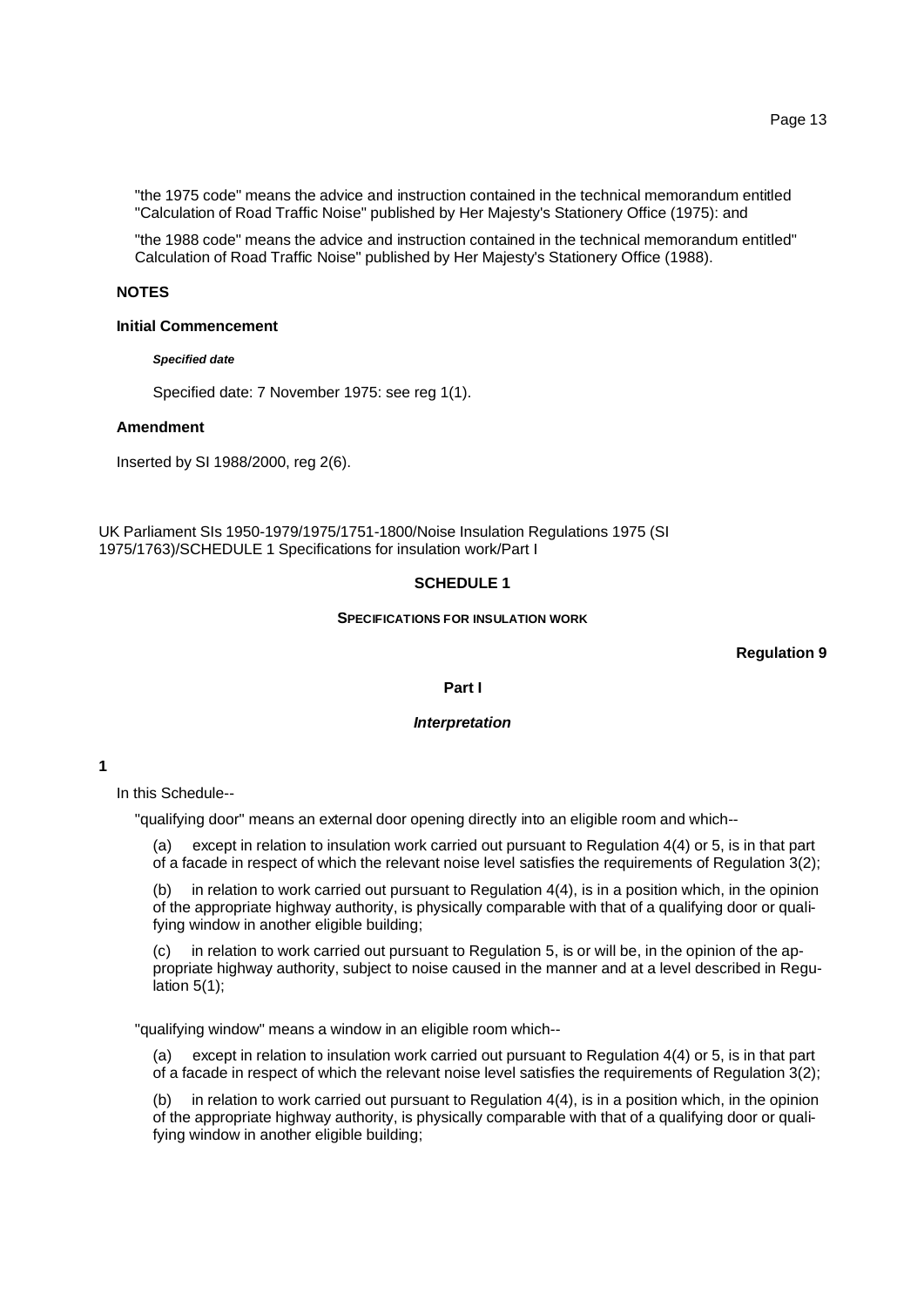(c) in relation to insulation work carried out pursuant to Regulation 5, is or will be, in the opinion of the appropriate highway authority, subject to noise caused in the manner and at a level described in Regulation 5(1).

### *Items required to be included in Insulation Work*

# **2**

Insulation work shall include the following items--

(a) the replacement by or conversion to double windows in accordance with the specifications in paragraph 4 of this Schedule of all qualifying windows in each eligible room;

(b) the provision and installation in each eligible room of a sound attenuating ventilator unit, in accordance with the specifications in paragraph 6 of this Schedule, including connecting the ventilator unit by wiring of not less than 5 amps capacity to the nearest convenient point in the existing electric supply circuit, or to the electric mains switchboard (provided that if the ventilator unit includes an electric heater, the wiring shall be of not less than 10 amps capacity);

(c) the provision in an external wall of each eligible room of an air supply duct (with external cowl or grille), in accordance with the specification in paragraph 6 of this Schedule, for supplying fresh air to the ventilator unit from outside, and the blocking up of any existing airbrick in an external wall of the room (but flues and direct inlet ducts to combustion appliances shall not be blocked);

(d) the provision in an external wall of each eligible room--

(i) where there is no combustion appliance in the room or where any one of the following combustion appliances and no other combustion appliance is in the room--

- (A) a flued combustion appliance of total output rating less than 11.8 kw,
- (B) a room sealed appliance,
- (C) an open fire which is not capable of being used as a closed stove, or
- (D) a gas cooker,

of a permanent vent type A, conforming to the specifications in paragraph 7(5)(a) of this Schedule, communicating directly with the external air at the highest level which is reasonably practicable;

(ii) where a flued combustion appliance of output rating of 11.8 kw or more is present in the room, of either--

(A) an appropriate number of permanent vents type A, each conforming to the specifications in paragraph 7(5)(a) of this Schedule, communicating directly with the external air and at the highest level which is reasonably practicable, to provide a total effective area which shall not be less than the effective area in square millimetres calculated from 550H minus 3250 (where H is the total output rating in kilowatts of flued combustion appliances present in the room) provided that--

(I) the total effective area provided shall not be less than 3250 square millimetres, and

(II) the total effective area provided in square millimetres added to 3250 shall not be less than the cross-sectional area of flue connection in square millimetres; or

a permanent vent type B, conforming to the specifications in paragraph  $7(5)(b)$  of this Schedule, communicating directly with the external air at the highest level which is reasonably practicable and of an effective area which meets the requirements for total effective area in paragraph 2(d)(ii)(A) above;

(iii) where more than one combustion appliance is present in the room, of either--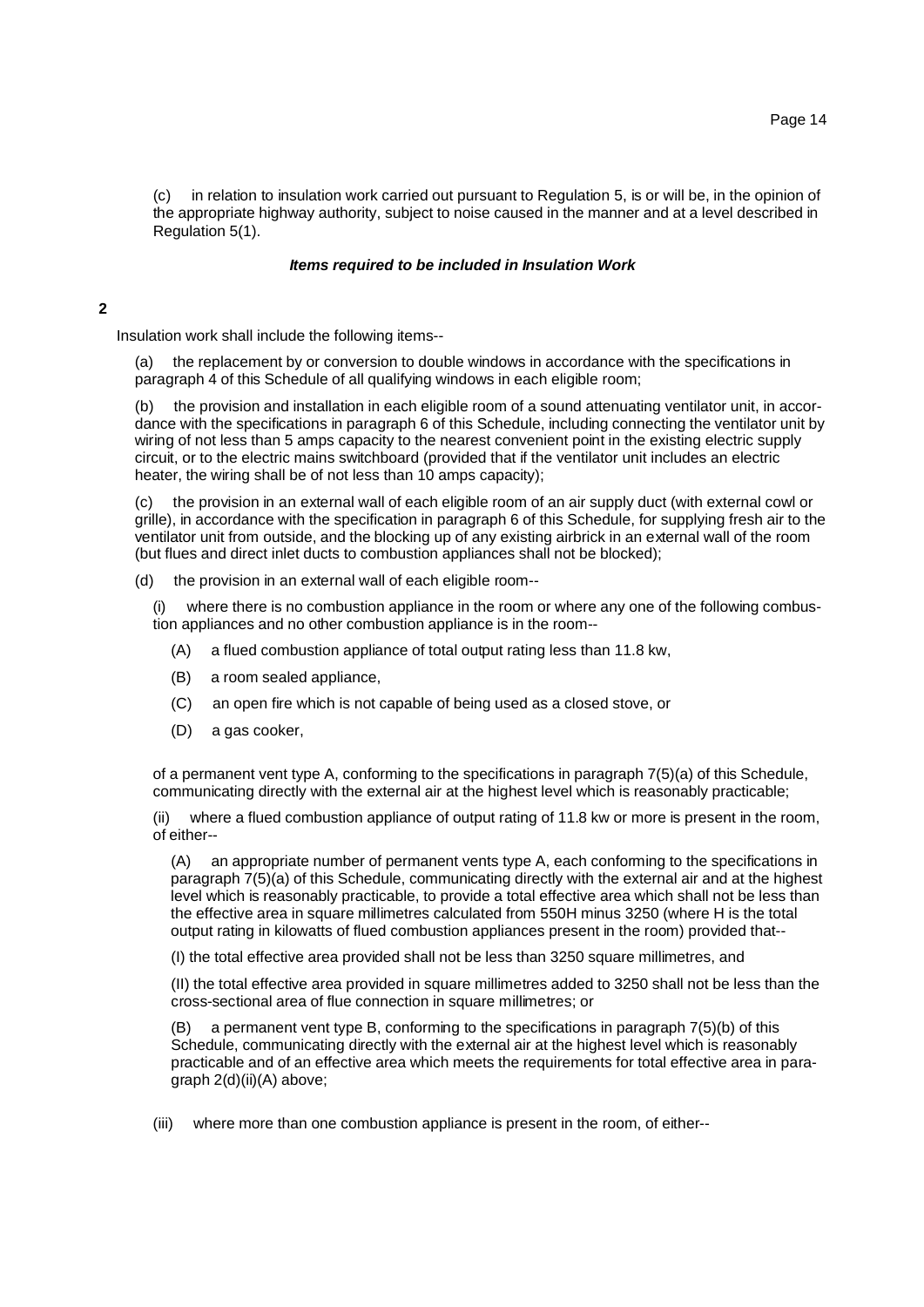(A) a permanent vent type A or an appropriate number of permanent vents type A conforming to the specifications in paragraph 7(5)(a) of this Schedule, or

(B) a permanent vent type B conforming to the specifications in paragraph 7(5)(b) of this Schedule,

communicating directly with the external air and at the highest level which is reasonably practicable, so as to introduce combustion air ventilation into the room in sufficient quantity to ensure the safe operation of the combustion appliances, provided that the total effective area provided by the permanent vent or vents shall not be less than 3250 square millimetres;

(e) the provision where practicable of a second door behind each qualifying door, the shortest distance between the two doors to be not less than 150 millimetres, and at least one of the doors to be weather stripped, and the ceiling and walls between the doors to be lined with sound absorbent material; or, where it is not practicable to provide a second door, either--

the provision of a new single door with improved noise insulation properties and, where appropriate, the weather stripping of the new door, or

(ii) the fitting of a second panel of glass behind any existing glazed panel in an existing door and the weather stripping of the door;

(f) the provision of a venetian blind conforming to the specifications in paragraph 5 of this Schedule for each qualifying window which faces a direction within the 270 degrees arc between north-east and north- west;

(g) where an eligible room contains a gas cooker and all the windows in that room are double windows, the provision of a fan failure valve for the gas cooker, which valve shall be so connected to the ventilator unit that the gas supply to the cooker will be cut off if the fan is not providing an adequate output for the room concerned, and so constructed that the re-starting of the fan after such failure cannot, of itself, re-start the flow of gas;

Provided that--

(a) where a room to be insulated under these Regulations contains no combustion appliance or only a room sealed appliance the airpath through the ventilator system and vent type A may be made capable of being easily closed by a suitable means readily accessible within the room if in all other respects, including standard of construction and installation, the ventilator system and vent type A when opened to the maximum extent conform to the standards of ventilation and acoustic performance specified in paragraphs 6 and 7 of this Schedule, and, whether the airpath is opened or closed, meet the requirements for electrical and fire safety referred to therein;

(b) where, in the opinion of the appropriate highway authority, it is not reasonable to require provision of any of the items specified in paragraph 2(b), (c) or (d) above the ventilation works may consist of the most practicable alternative works, so long as adequate provision is made for ventilation and for sufficient combustion air for the safe operation of any combustion appliances in the room; and

(c) a claimant for insulation work who, having reasonable alternative means of solar control, desires to refuse an offer of venetian blinds, may do so without prejudicing his right to insulation work or a grant.

# **NOTES**

### **Initial Commencement**

*Specified date*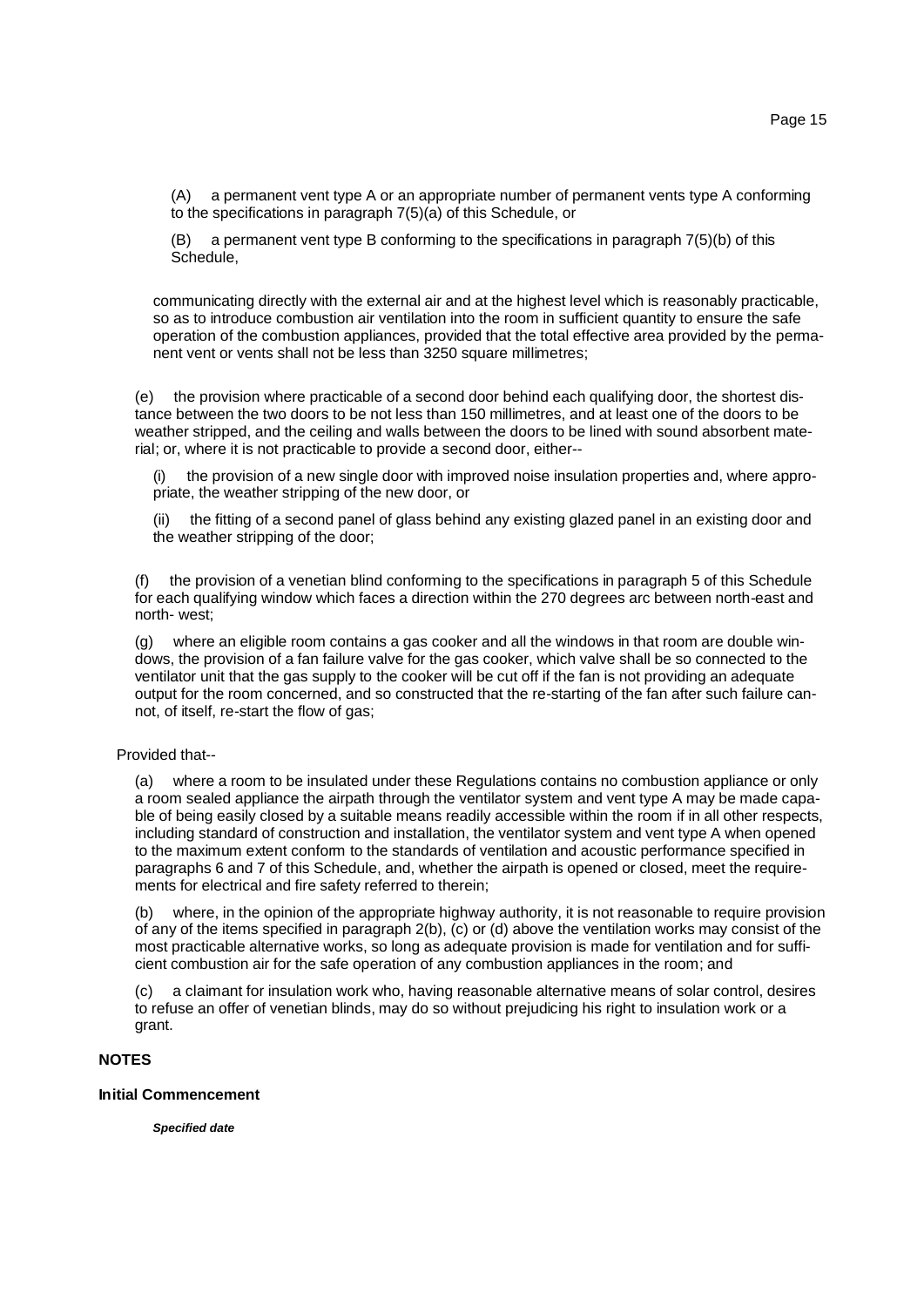Specified date: 7 November 1975: see reg 1(1).

UK Parliament SIs 1950-1979/1975/1751-1800/Noise Insulation Regulations 1975 (SI 1975/1763)/SCHEDULE 1 Specifications for insulation work/Part II

### **Part II**

# *Items which may be included in Insulation Work*

#### **3**

Insulation work may include the following items--

the provision of the items specified in paragraph 2(*a*), (*e*) and (*f*) of this Schedule for windows and doors, not being qualifying windows and doors, in an eligible room;

making good the existing fabric and decorations (not including curtains) affected by the carrying out of insulation work under these Regulations, including the adaptation of any existing pelmet and curtain track.

### **NOTES**

## **Initial Commencement**

#### *Specified date*

Specified date: 7 November 1975: see reg 1(1).

UK Parliament SIs 1950-1979/1975/1751-1800/Noise Insulation Regulations 1975 (SI 1975/1763)/SCHEDULE 1 Specifications for insulation work/Part III

#### **Part III**

#### *Specification for Windows*

#### **4**

(1) The existing window shall either be retained and converted to a double window by the installation of a new inner window, or replaced by a new double window if this is essential, and the following conditions shall be complied with--

(a) subject to the requirements of sub-paragraph (c) below, any gaps in the outer window shall be effectively sealed if this is possible by compressible resilient strip or other means;

(b) the inner window may be framed in wood, metal or plastic, shall be well fitted into the existing window reveal or planted on the wall face round the reveal, with the junction between wall and window frame fully sealed by means of mastic packing, cover strips or other equally effective means, and shall be glazed with glass having a thickness of not less than 3 millimetres;

(c) both the outer and inner windows shall be adequately openable for direct ventilation when required, and the inner window shall be adequately openable for cleaning purposes, but the opening lights of the inner window shall be well sealed round their edges either by compressible resilient strip or other equally effective means;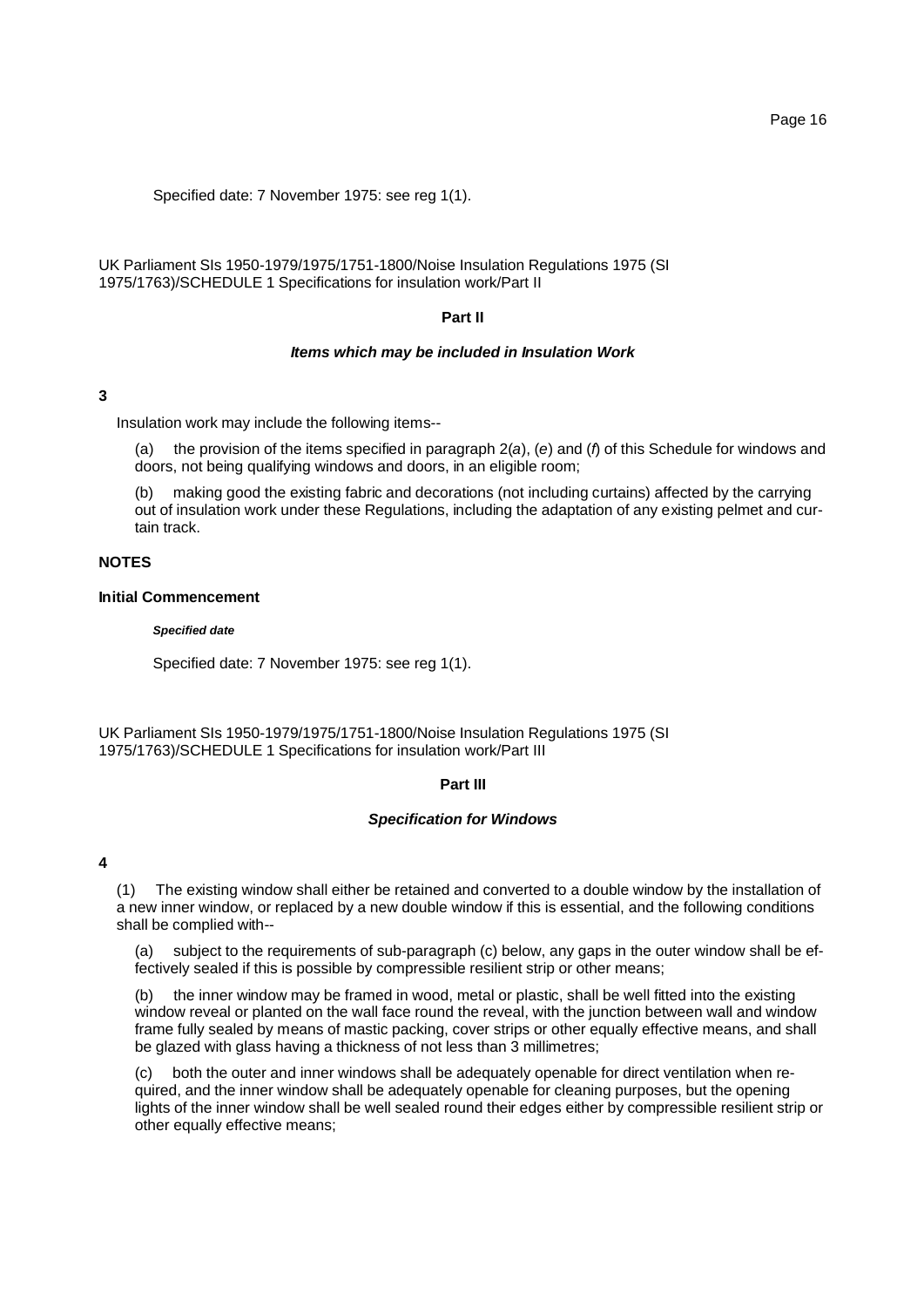(d) if the window is a bay window or bow window the inner window shall either follow the shape of the outer window, or shall be taken straight across the bay or bow, and any projecting surround or window board required to close off the window cavity shall have a weight of not less than 10 kilogrammes per square metre;

(e) at least two reveals of the window opening between the outer and inner window shall be lined with sound absorbent material:

the shortest distance, or, in the case of a bay window or bow window where the inner window is taken straight across the bay or bow, the mean horizontal distance, between the glass of the outer window and the glass of the inner window shall not be less than the distance specified in the second column of Table 1 below in relation to the thickness of glass of the inner window specified in the first column of that Table:

### TABLE 1

| Less than 4 mm and not less than 3 mm thick | 200 mm           |
|---------------------------------------------|------------------|
| Less than 6 mm and not less than 4 mm thick | $150 \text{ mm}$ |
| 6 mm thick or more                          | $100 \text{ mm}$ |

(2) Where it is not practicable to comply with any of the specifications in this paragraph the most practicable alternative specification may be used, provided that in every case the windows shall be adequately openable for direct ventilation.

# *Specification for Venetian Blinds*

# **5**

(1) A venetian blind, where fitted, shall be placed between the panes of double windows, and the following conditions shall be complied with--

- (a) the slat surface shall be white or near white;
- (b) the ratio of width to spacing of slats shall be between 1.15 : 1 and 1.25 : 1;

(c) the blind shall have horizontal slats capable of being raised or lowered, and the angle of tilt of the slats shall be adjustable, the control being either--

(i) by a single continuous cord operating both the raising and lowering and tilting mechanisms from one end of the blind box, or

(ii) by controls for the raising and lowering and tilting mechanisms at either end of the blind box;

(d) the controls specified in sub-paragraph (*c*) above shall, where practicable, be readily accessible within the room with the windows fully closed;

(e) the opening for control cords shall be sealed or kept to the minimum necessary for smooth operation;

(f) the blind box shall be fitted to the top window reveal or framehead between the panes of the double windows; and

(g) the length of the slats shall be between 10 millimetres and 30 millimetres less than the width of the recess at its narrowest point, and the blind shall be capable of extending to the lowest level of the glazing of the outer window.

(2) Where it is not practicable to comply with any of the specifications in this paragraph the most practicable alternative specification may be used.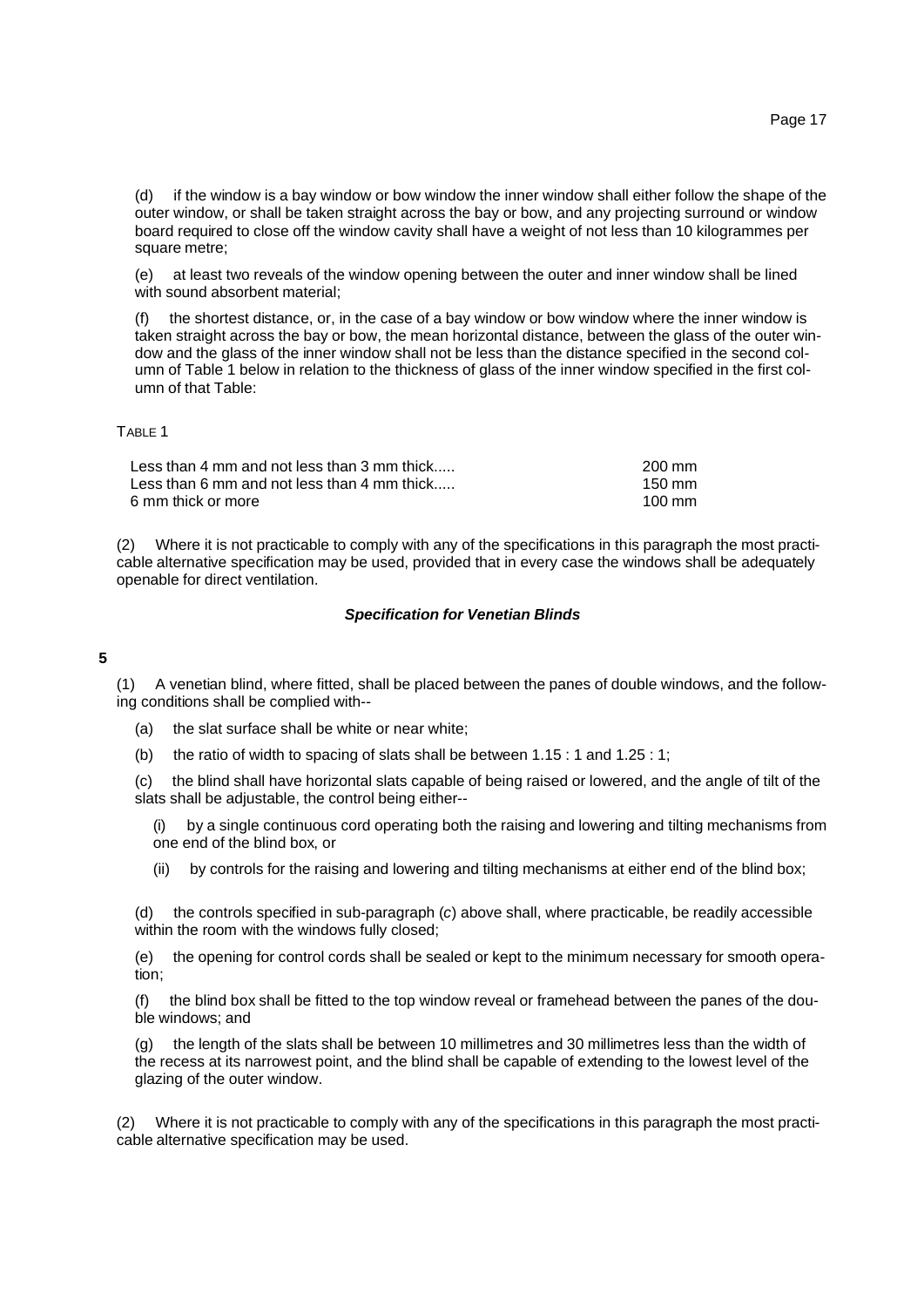#### Page 18

### *Specification for Ventilation System*

**6**

The ventilator system shall consist of a sound attenuating ventilator unit and an air supply duct protected by a cowl (or grille). The air supply duct and cowl (or grille) may be of separate construction from the ventilator unit or integral with it, but the following conditions shall be complied with--

the air supply duct and cowl (or grille) shall be designed to allow the passage of air between the ventilator unit and the external air at all times and shall be so constructed that when installed in a cavity wall exposed to the weather--

(i) the weather resistance of the cavity is retained, and

(ii) the external cowl (or grille) provides protection against the passage of snow, rain and vermin;

(b) the ventilator unit shall consist of a controlled variable-speed inlet fan with sound attenuating duct and cover, shall be fitted with an easily removable and washable air filter on the inlet side of the sound attenuating duct to afford adequate protection for the acoustic lining, and shall be capable of supplying fresh air to the room directly from outside by means of the supply duct and cowl (or grille);

(c) the ventilator unit shall be securely fixed to the wall in such a position that the air filter can be easily removed and the junction between the ventilator unit and the face of the wall shall be fully sealed by means of compressible strip or other equally effective means;

(d) the air supply duct and cowl (or grille) shall be securely fixed to the wall and the junction between the air supply duct and the internal leaf shall be fully sealed by suitable means;

(e) the ventilator unit shall be electrically safe in operation and maintenance and shall not present a fire hazard;

(f) the ventilator unit (with air filter in position), by itself or with an integral air supply duct and cowl (or grille), shall be capable of giving variable ventilation rates ranging from--

an upper rate of not less than 37 litres per second against a back pressure of 10 newtons per square metre and not less than 31 litres per second against a back pressure of 30 newtons per square metre, to

(ii) a lower rate of between 10 and 17 litres per second against zero back pressure;

and if there is no continuous control of the ventilation rate, the following intermediate settings shall be provided--

(i) a ventilation rate of more than 31 and less than 33 litres per second against a back pressure of 10 newtons per square metre; and

a ventilation rate of more than 21 and less than 26 litres per second against a back pressure of 10 newtons per square metre;

(g) the effective area of the air path through the ventilator system, with the fan switched off and the air filter in position, shall be not less than 3,250 square millimetres and shall be ascertained by measuring the static pressure difference across the ventilator system for various air flow rates through the ventilator system and calculating the effective area from 1270 multiplied by (Q divided by the square root of delta p) (where Q is the measured air flow rate through the ventilator system in litres per second and delta p the measured static pressure difference across the ventilator system in newtons per square metre): effective areas shall be calculated for air flow through the ventilator system in both directions and the lower calculated value shall be taken for the effective area;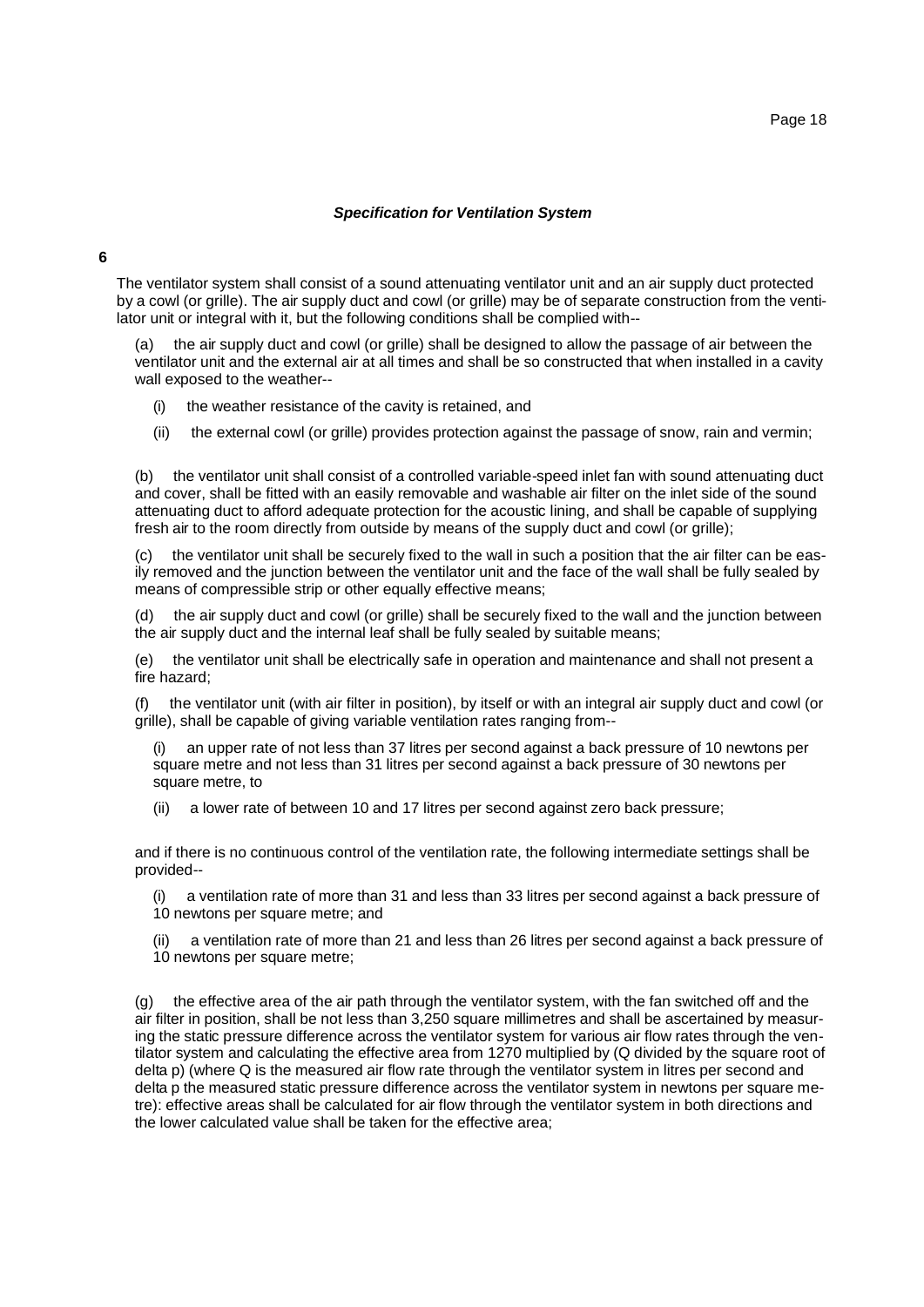(h) the ventilator unit, by itself or integral with the air supply duct and cowl (or grille), shall be so constructed that--

when it is in operation in any room the sound level in the room due to the operation of the unit at a ventilation rate of 31 litres per second against a back pressure of 10 newtons per square metre, measured at any point not nearer than 1 metre to the unit or to any of the room surfaces and normalised by the subtraction of 10 log base 10 (10/A) (where A is the measured sound absorption in the room in square metre units at each 1/3 octave frequency interval from 100 to 3150 Hz), does not exceed 35 decibels on the A scale, and at the maximum ventilation rate of the unit against a back pressure of 30 newtons per square metre does not exceed 40 decibels on the A scale; and

(ii) the sound pressure level difference measured in accordance with British Standard specification for the measurement of sound transmission in buildings published on 31st May 1956 under the number BS 2750: 1956 between two rooms separated by a solid wall (of area of not less than 10 square metres and of average mass, calculated over any portion of the wall measuring 1 square metre, of not less than 415 kilogrammes per square metre) incorporating the ventilator unit, normalised by the addition of 10 log 10 (10/A) (where A is the measured sound absorption in the receiving room in square metre units at each 1/3 octave frequency), is not less than the figure shown in Table 2 below except for total adverse deviations (at all 1/3 octave frequencies) not exceeding 32 decibels and an adverse deviation at any one 1/3 octave frequency not exceeding 8 decibels.

#### TABLE 2

| 1/3 octave frequency band centre<br>(Hertz) | normalised sound pressure level differ-<br>ence (Decibels) |
|---------------------------------------------|------------------------------------------------------------|
| 100                                         | 30                                                         |
| 125                                         | 33                                                         |
| 160                                         | 36                                                         |
| 200                                         | 39                                                         |
| 250                                         | 42                                                         |
| 315                                         | 45                                                         |
| 400                                         | 48                                                         |
| 500                                         | 49                                                         |
| 630                                         | 50                                                         |
| 800                                         | 51                                                         |
| 1000                                        | 52                                                         |
| 1250                                        | 53                                                         |
| 1600                                        | 53                                                         |
| 2000                                        | 53                                                         |
| 2500                                        | 53                                                         |
| 3150                                        | 53                                                         |

#### *Specifications for Permanent Vents*

**7**

(1) Every permanent vent shall consist of a sound attenuating purpose-made opening or duct which is designed to allow the passage of air between the room and the external air at all times, and shall have an external cowl (or grille) for protection against the passage of snow, rain and vermin. It shall be so constructed that when installed in a cavity wall exposed to the weather, the weather resistance of the cavity is retained and the acoustic performance of the vent is not impaired.

The effective area of the air path through the permanent vent shall be ascertained by the method described in paragraph 6(g) above, save that for the words "ventilator system" in that paragraph there shall be substituted "permanent vent".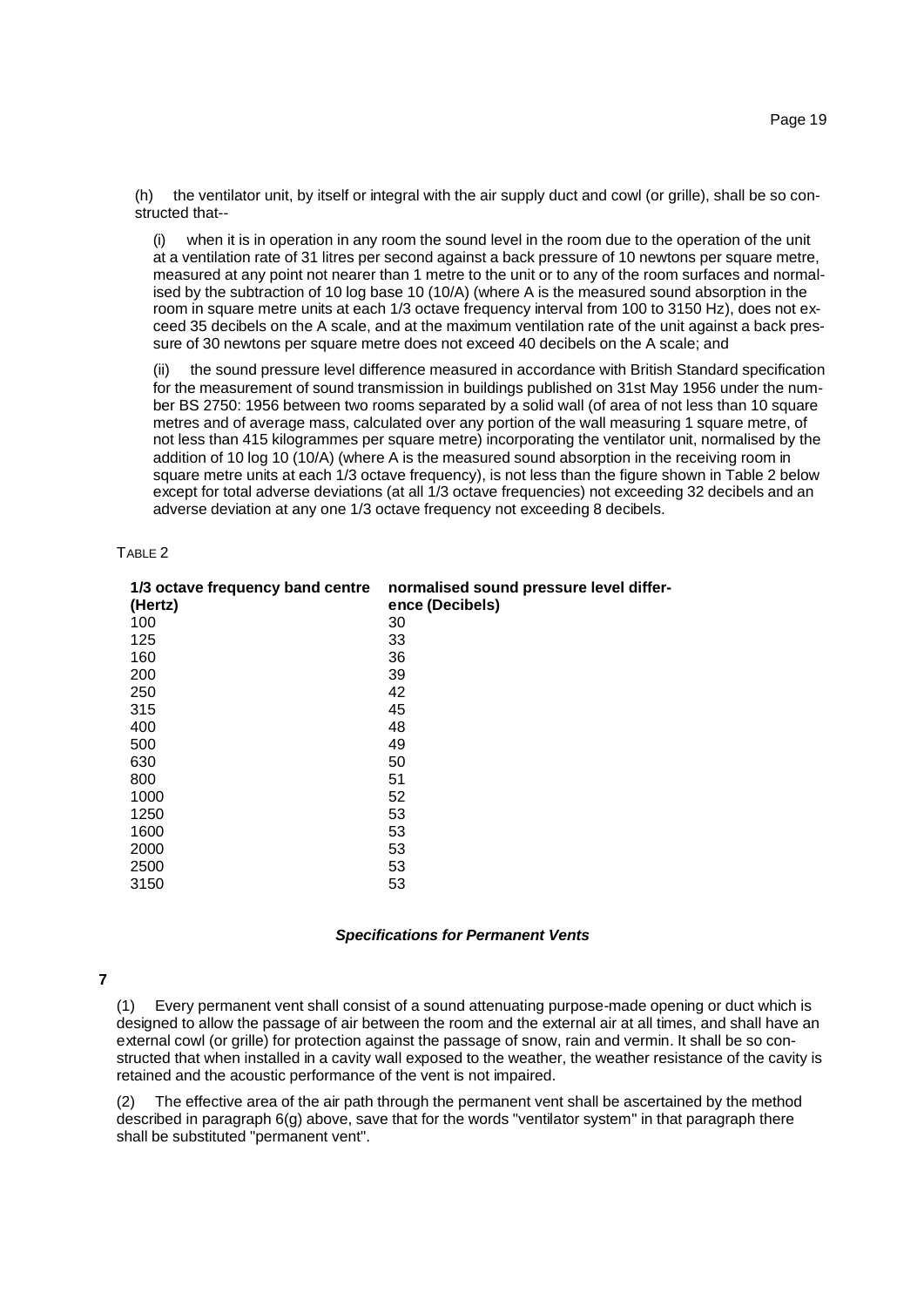(3) When installed the permanent vent shall be securely fixed to the wall and the junction between the vent and the face of the wall shall be fully sealed by means of compressible strip, mastic packing, cover strips or other equally effective means and where the vent has an air supply duct traversing a cavity wall the junction between the supply duct and the internal leaf shall be fully sealed by suitable means to prevent the passage of air to or from the cavity.

- (4) Permanent vents shall be so constructed and installed as not to present a fire hazard.
- (5) Every permanent vent shall either
	- (a) Vent type A

(i) have an effective area, ascertained in accordance with subparagraph (2) above, of not less than 3250 square millimetres and not more than 6500 square millimetres; and

(ii) be so constructed that the sound pressure level difference, ascertained by the method described in paragraph 6(h)(ii) above, complies with the requirements of that paragraph, save that for the words "ventilator unit" in that paragraph there shall be substituted "permanent vent"; or

(b) Vent type B

(i) have an effective area, ascertained in accordance with sub- paragraph (2) above, of not less than 3250 square millimetres; and

(ii) be so constructed that the sound pressure level difference, ascertained by the method described in paragraph 6(h)(ii) above, complies with the requirements of that paragraph, save that for the words "ventilator unit" in that paragraph there shall be substituted "permanent vent" and after the words "(where A is the measured sound absorption in the receiving room in square metre units at each 1/3 octave frequency)" there shall be added "and the addition of 10 log base 10 (S/3250) (where S is the measured effective area of the permanent vent type B in square millimetres)".

#### *Alternative specifications*

#### **8**

Where alternative methods are specified in this Schedule the most practicable method in the circumstances of the case shall be adopted.

# **NOTES**

# **Initial Commencement**

#### *Specified date*

Specified date: 7 November 1975: see reg 1(1).

UK Parliament SIs 1950-1979/1975/1751-1800/Noise Insulation Regulations 1975 (SI 1975/1763)/SCHEDULE 2 Transitional Provisions

# **SCHEDULE 2**

# **TRANSITIONAL PROVISIONS**

**Regulation 1**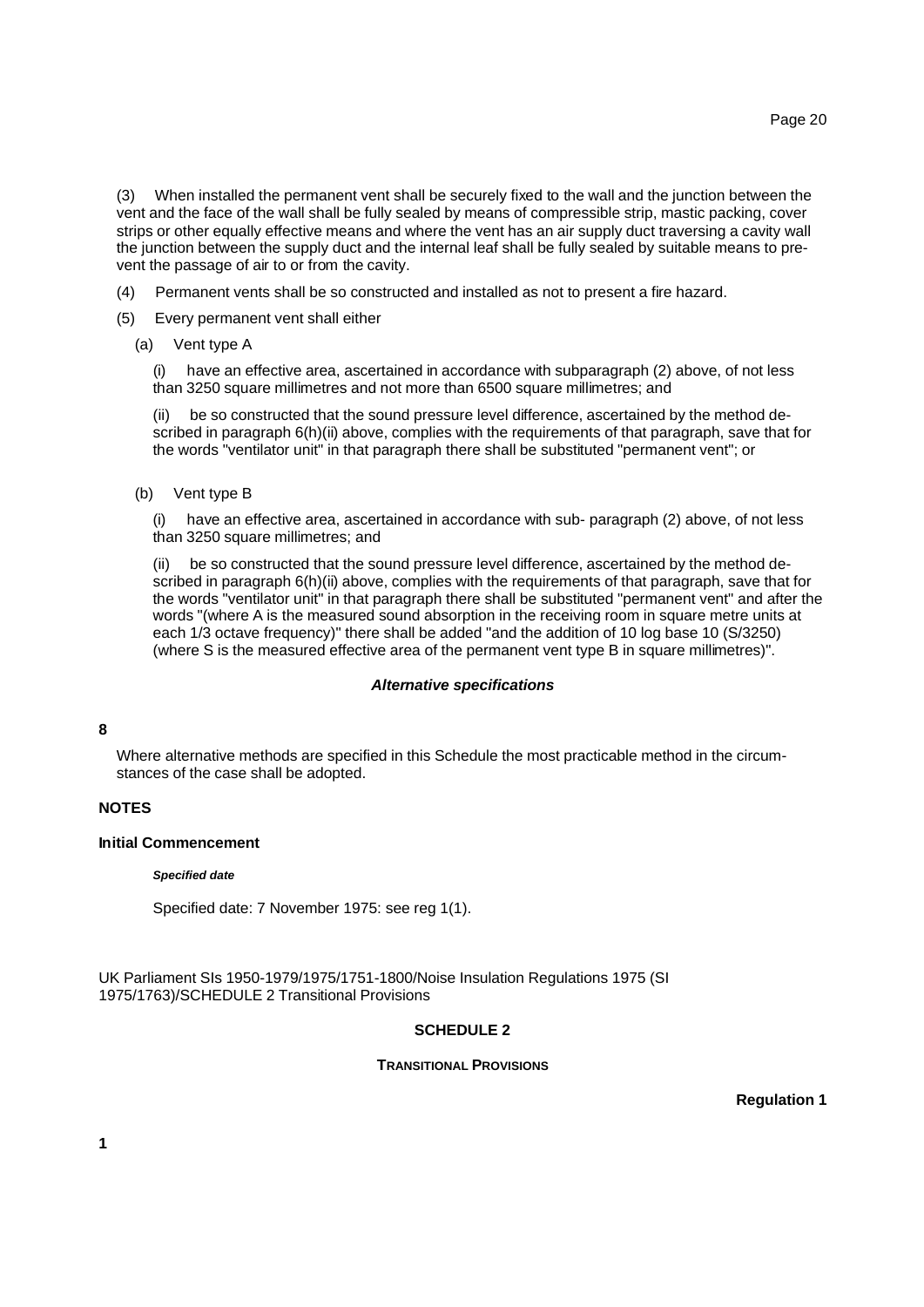The 1973 Regulations shall continue to have effect in relation to--

(a) a duty which has arisen under Regulation 3 of those Regulations before the commencement date if a map or list has been published before that date under Regulation 6 of those Regulations identifying the eligible building with respect to which that duty has arisen or, except where the relevant date is on or after that date, identifying another eligible building with respect to which a duty under Regulation 3 of those Regulations has also arisen in relation to the same highway as that to which that duty relates;

(b) a power which has arisen under Regulation 4(1) or 5(1) of those Regulations before the commencement date if before that date--

a map or list has been published under Regulation 6 of those Regulations identifying the eligible building with respect to which that power has arisen, or

(ii) an offer has been made under Regulation 8 of those Regulations in respect of that building; and

(c) a power which has arisen under Regulation 4(4) of those Regulations if that power is incidental to a duty under Regulation 3 of those Regulations, or to a power under Regulation 4(1) of those Regulations, in relation to which the 1973 Regulations are to continue to have effect by virtue of the provisions of this paragraph. Provided that where by virtue of this paragraph the 1973 Regulations are to continue to have effect the appropriate highway authority may proceed as if for the provisions of Regulation 8(2) to (7) and Regulation 10 of the 1973 Regulations there were substituted the provisions of Regulation 8(2) to (8) and Regulation 10 of these Regulations and as if for the provisions of Regulations 9, 11 and 14 of those Regulations there were substituted respectively the provisions of Regulations 9, 11 and 14 of these Regulations, or as if any one or more of those substitutions were made.

### **2**

(1) Where by virtue of paragraph 1(*a*) of this Schedule the 1973 Regulations are to continue to have effect in relation to a duty under Regulation 3 of those Regulations--

(a) if the relevant date was before the commencement date no duty shall arise under Regulation 3 of these Regulations in relation to the highway to which that duty relates;

(b) if the relevant date is on or after the commencement date, no duty shall arise under Regulation 3 of these Regulations with respect to the eligible building to which that duty relates.

(2) Where by virtue of paragraph 1(*b*) of this Schedule the 1973 Regulations are to continue to have effect in relation to a power under Regulation 4(1) or 5(1) of those Regulations no power shall arise under Regulation 4(1) or 5(1) of these Regulations respectively with respect to the eligible building to which that power relates.

#### **3**

(1) Where following a request made under Regulation 13(1) of the 1973 Regulations a review under Regulation 13(3) of those Regulations, whether carried out before or after the commencement date, does not show that a duty under Regulation 3 of those Regulations has arisen with respect to a building, and the relevant date is less than twelve months before the commencement date, the appropriate highway authority shall also carry out a review in accordance with Regulation 13(4) of these Regulations and if the latter review shows that but for the provisions of paragraphs 2(1)(*a*) of this Schedule a duty under Regulation 3 of these Regulations would have arisen with respect to the building, they shall comply with the request as if it had been a request under Regulation 13(1) of these Regulations.

Where following a request under Regulation 13(1) of these Regulations a review under Regulation 13(4) does not show that a duty under Regulation 3 has arisen with respect to a building, and the relevant date is before the commencement date, the appropriate highway authority shall also carry out a review in